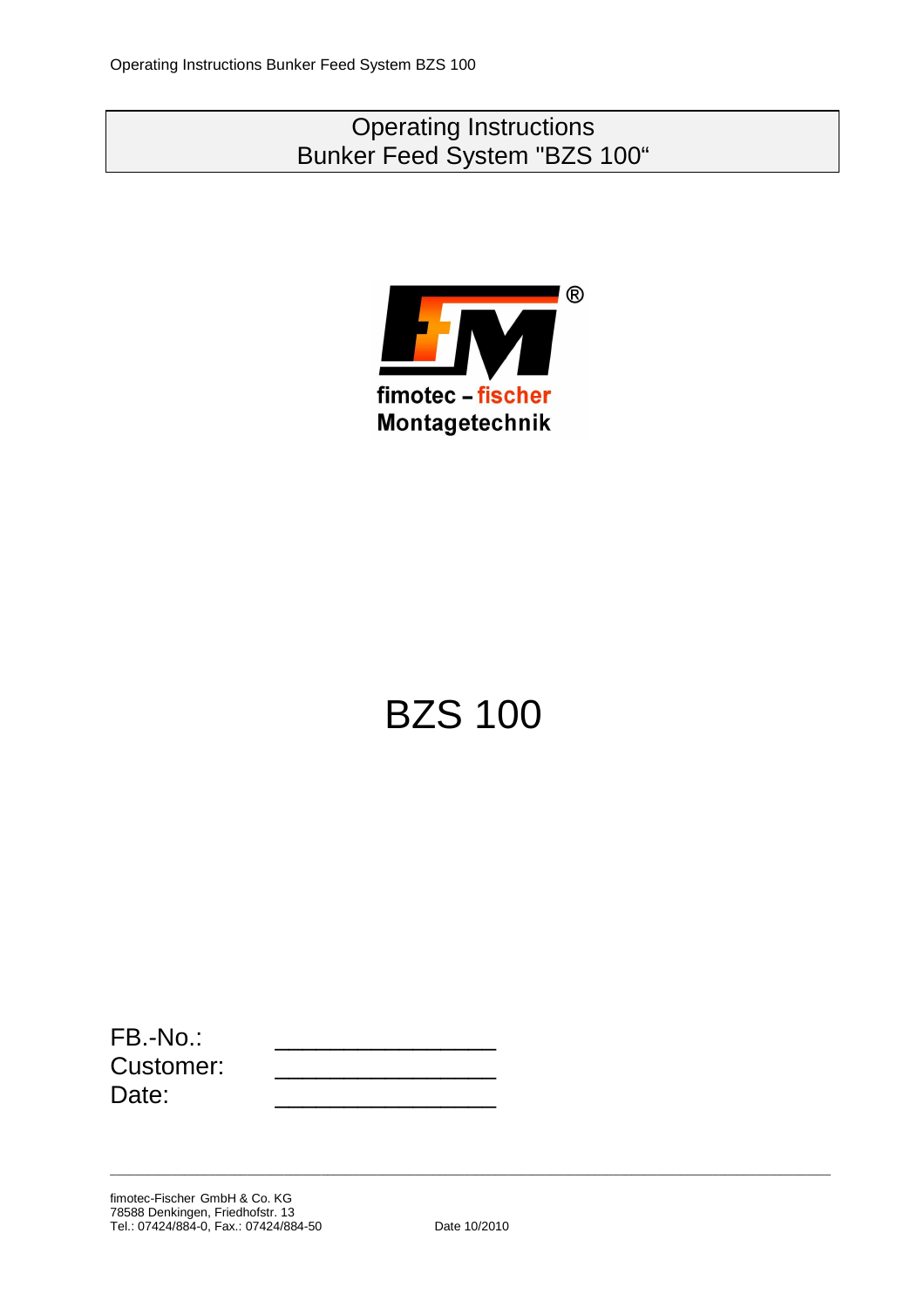\_\_\_\_\_\_\_\_\_\_\_\_\_\_\_\_\_\_\_\_\_\_\_\_\_\_\_\_\_\_\_\_\_\_\_\_\_\_\_\_\_\_\_\_\_\_\_\_\_\_\_\_\_\_\_\_\_\_\_\_\_\_\_\_\_\_\_\_\_\_\_\_\_\_\_\_\_\_\_\_\_\_\_\_\_\_\_\_\_\_\_\_\_\_\_\_\_\_\_\_\_\_\_\_\_\_\_\_\_\_\_\_\_\_\_\_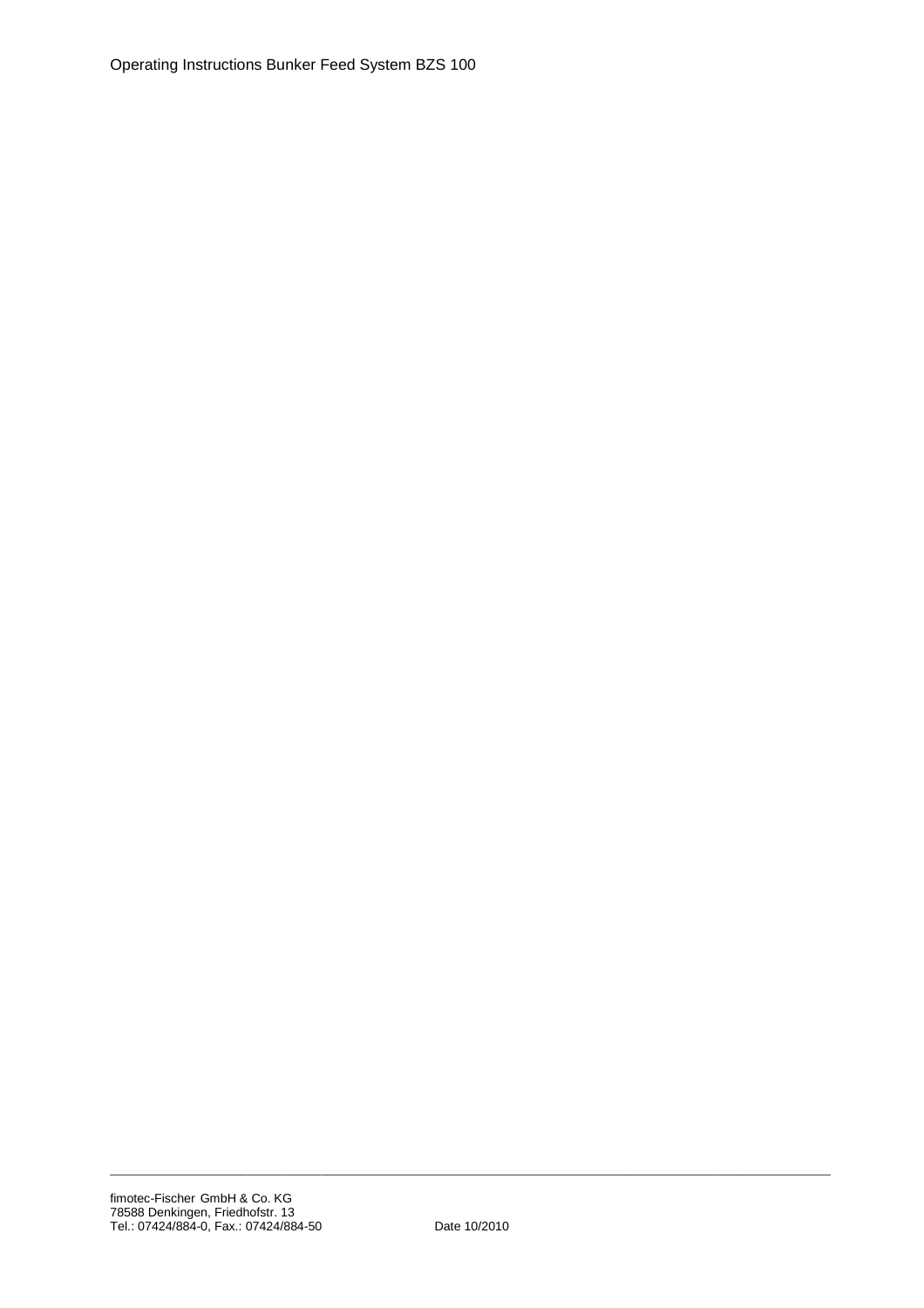### **Content**

| 1. Safety information                                 | Page              |
|-------------------------------------------------------|-------------------|
| 1.1 General                                           | 1                 |
| 1.2 Dangerousness of the machine                      | 2                 |
| 1.3 Noise emission                                    | $\overline{2}$    |
| 1.4 Intended use                                      | $\overline{c}$    |
| 1.5 For special attention                             | 2                 |
| 2. Transport and Storage                              |                   |
| 2.1 Transport<br>2.2 Storage                          | 3                 |
| 3. Assembling and Starting up                         | 3                 |
| 3.1 Assembling                                        | 4                 |
| 3.2 Starting up                                       | 5                 |
| 4. Technical Data Bunker Feed System                  |                   |
| 4.1 Motor                                             | 6                 |
| 4.2 Dimensions, weights                               | 6                 |
| 5. Technical Data Bunker Control                      |                   |
| 5.1 Power requirement                                 | 7                 |
| 5.2 Bunker belt drive<br>5.3 Bunker belt-input/output | 7<br>7            |
| 5.4 4 Bunker belt time parameters                     | 7                 |
| 5.5 Bunker level control input/output                 | $\overline{7}$    |
| 5.6 Bunker level control time parameters              | 7                 |
| 6. Machine Description                                |                   |
| 6.1 Construction                                      | 8                 |
| 6.2 Side view                                         | 8                 |
| 6.3 Mode of operation                                 | 8                 |
| 7. Control Description                                |                   |
| 7.1 Lay out and function                              | 9                 |
| 7.1.1 Layout and function bunker belt control         | 10                |
| 7.1.2 Layout and function bunker level control        | 11                |
| 7.2 Wiring diagram                                    | $12 \overline{ }$ |
| 8. Maintenance                                        |                   |
| 8.1 Container                                         | 13                |
| 8.2 Conveyor belt                                     | 13                |
| 8.3 Conveyor belt motor                               | 13                |
| 8.4 Housing, side planking                            | 13                |
| 9. Accessibility to the Vibration Rotary Conveyor     | 14                |
| 10. Replacing a Band                                  | 15-16             |
| 11. Malfunctions                                      | $17 - 18$         |
| 12. Accessories                                       |                   |
| 12.1 Mechanical accessories                           | 19                |
| 12.2 Electronic accessories                           | 19                |
| 13. Spare Parts                                       | 20                |
| Declaration of incorporation                          | 22                |

\_\_\_\_\_\_\_\_\_\_\_\_\_\_\_\_\_\_\_\_\_\_\_\_\_\_\_\_\_\_\_\_\_\_\_\_\_\_\_\_\_\_\_\_\_\_\_\_\_\_\_\_\_\_\_\_\_\_\_\_\_\_\_\_\_\_\_\_\_\_\_\_\_\_\_\_\_\_\_\_\_\_\_\_\_\_\_\_\_\_\_\_\_\_\_\_\_\_\_\_\_\_\_\_\_\_\_\_\_\_\_\_\_\_\_\_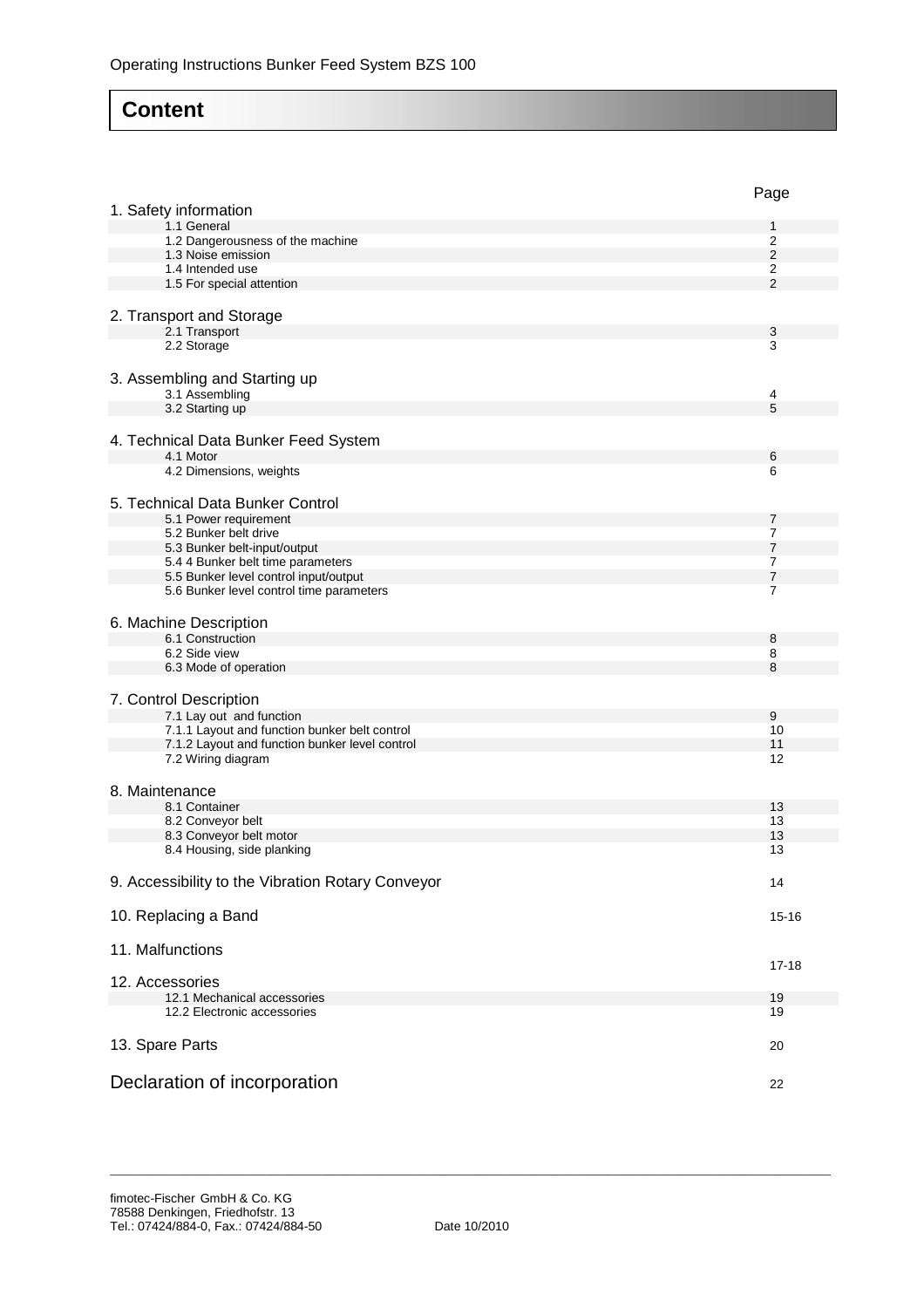# **1. Safety Information**

#### **1.1 General**

This description contains the necessary information for the intended use of the products described therein. This description is directed to technically qualified personnel.

Qualified personnel are persons who are authorized by the one responsible for the safety of the system to carry out their respectively necessary jobs on the system based on their education, experience and training, as well as their knowledge of the standards, regulations, accident prevention regulations and operating conditions, and who can detect and avoid any possible hazards thereby (definition for qualified personnel according to IEC 364).

#### **Hazard information**

The following information serves for the personal safety of the operating personnel as well as the safety of the described products and the devices connected to them.



#### **CAUTION**

Non-observance can lead to personal injury or damage to the device.



#### **WARNING**!

Danger - High voltage.

Non-observance can lead to death or serious bodily injury.



#### **NOTE:**

Application tips and important information for using the device are given here.

Disconnect the power supply before installation or deinstallation.

Observe the valid accident prevention and safety regulations specific to the application.

Before commissioning, check whether the nominal voltage of the device agrees with the local mains voltage.

Emergency shut-down equipment must remain in effect in all operating modes. Unlocking the emergency shut-down equipment must not result in an uncontrolled restart.

Any existing protective equipment must not be removed.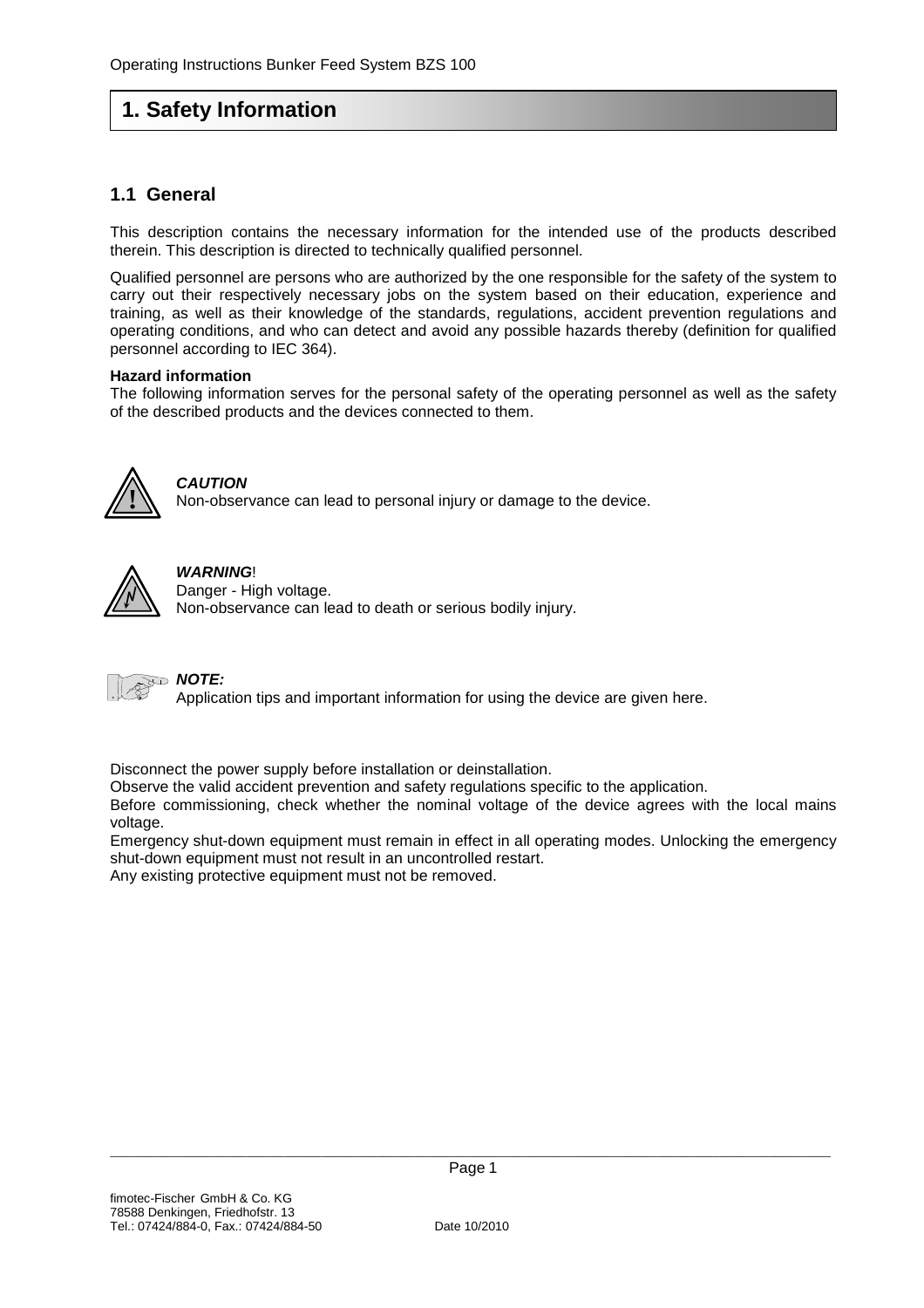# **1. Safety Information**

#### **1.2 Dangerousness of the machine**

Mechanics:

- Articles of clothing or body parts can be caught and pulled in by the rotation of the conveyor belt.
- The side sliding doors of the machine can cause crushing injuries.

Electrical technology:

When the electrical equipment is in perfect technical condition, no hazard is to be expected.

#### **1.3 Noise emission**

The noise which develops in the hopper feed system is mostly caused by the vibration rotary conveyor and the workpieces which are to be machined. For this reason, no absolute data can be provided regarding the sound pressure level according to the EU guideline for machines; the sound pressure level can only be determined on-site under real conditions.

The noise protection cover integrated in the BZS significantly reduces the noise caused by the conveyor belt and the vibration rotary conveyor.

If the sound pressure level exceeds the allowed amount, however, appropriate noise protection measures must be taken.

#### **1.4 Intended use**

It is forbidden to use the hopper feed system in an ex-area!

The BZS is intended for the storage of bulk material and to automatically feed a vibration rotary conveyor located underneath, as needed.



#### **CAUTION**

If the device is not used as intended, it could be damaged.

#### **1.5 For special attention**

The hopper feed system BZS 100 is designed for a filling weight of a maximum of 150 kg. This weight limit is also valid when the BZS is equipped with an additional hopper (accessory). Do not overload your BZS under any circumstances!



#### **CAUTION**

When the allowed maximum filling weight is exceeded, the device can suffer damage.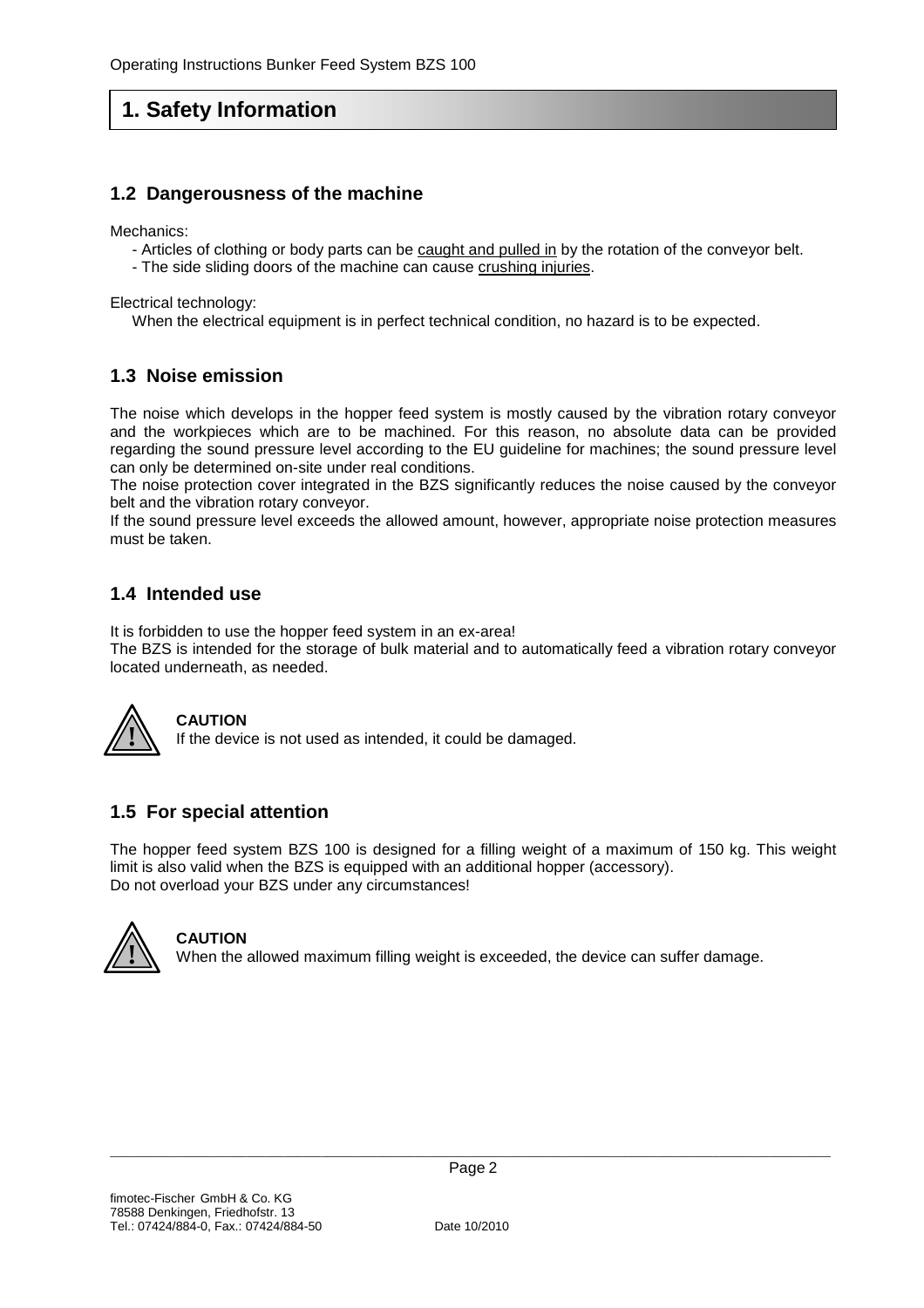# **2. Transport and Storage**

### **2.1 Transport**

The hopper feed system BZS 100 is delivered as a functioning unit on a wooden pallet. Within the plant, the device can be transported with a wagon or similar transportation device. Due to its net weight, the BZS 100 should be lifted with a crane or similar lifting device.

### **2.2 Storage**

For longer storage, the hopper feed system must be kept dry and protected from aggressive substances. The relative humidity should be between 15% and 95%, and the storage temperature should be between 0°C and 40°C. High temperature fluctuations and dir ect sunlight are to be avoided.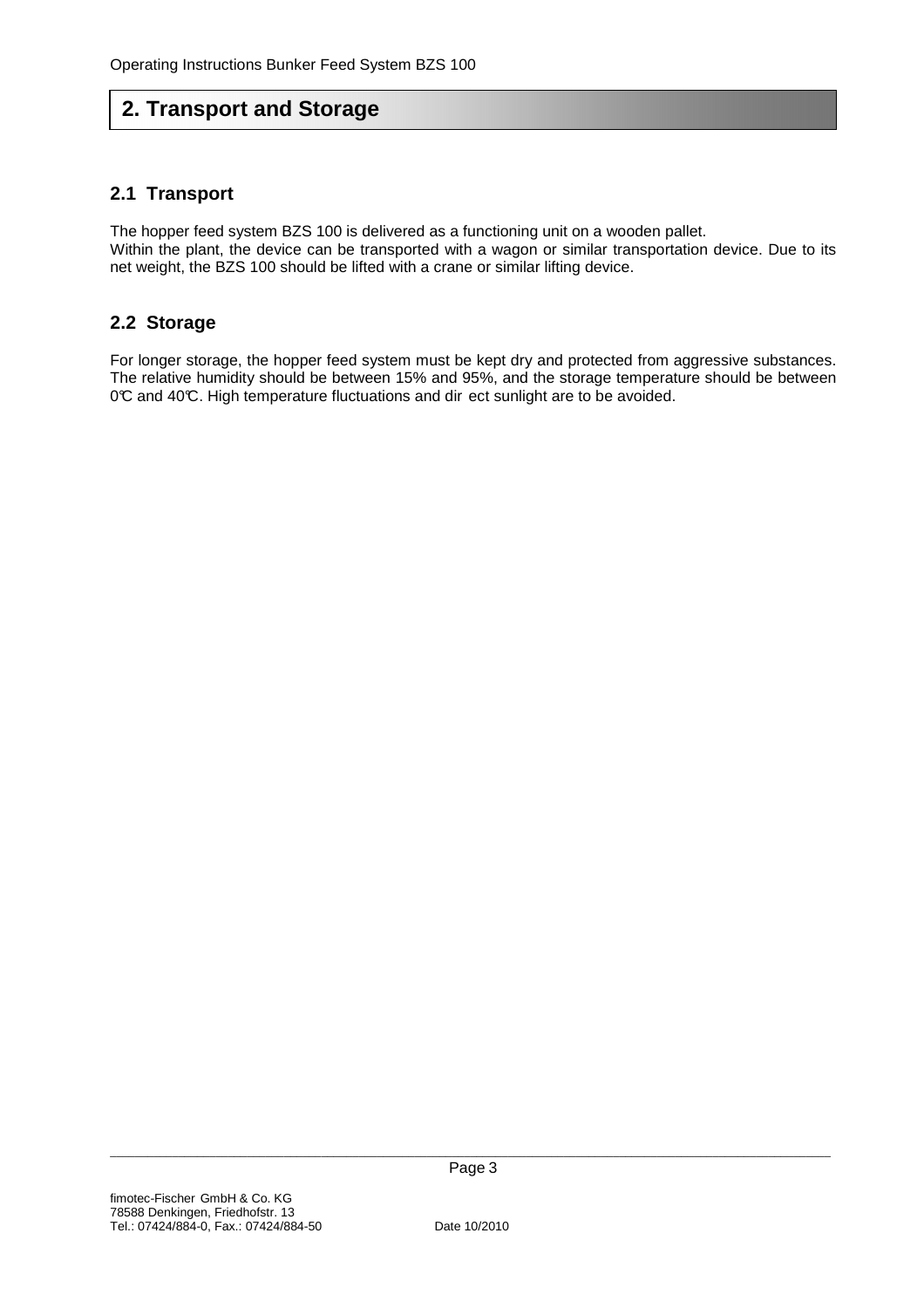# **3. Assembling and Starting up**

The hopper feed system must be installed on a stable and low-vibration support (e.g. frame). The ambient temperature should be kept within the allowed  $0\textdegree C$  to 40 $\textdegree C$  and the relative humidity should be kept wit hin the allowed 15% to 95%. Strong magnetic fields in the direct vicinity of the machine can lead to malfunctions.

### **3.1 Assembling**

To adapt the BZS to an existing system, proceed as follows:

- 1. Disassemble the existing linear line (e.g.: vibration linear conveyor or conveyor belt).
- 2. Place the BZS on the intended support (base plate of the existing system).
- 3. Remove the side panels. The sliding doors can stay on the BZS.
- 4. Align the BZS: Make sure that the BZS is neither lying on the linear line nor on the vibration rotary conveyor. The BZS is usually installed so that the front side faces the conveyor direction of the linear line. (On the front side, the side panels are divided by a vertical middle brace.) The control mounted on the BZS must be easily accessible.
- 5. There are four connectors on the bottom of the corner profiles.of the BZS-frame. Mark the position of the BZS-frame on the support. Then remove the BZS. According to the hole pattern (1060 x 1060) drill four threads M8 in the support.
- 6. Remove the caps of the four connectors. After the loosening the fastening bolts (use a hexagon socket screw key, size 5 mm), take the tie anchors an screw them plain in the support. Afterwards rotate them back into the necessary position. Take the BZS and put it at the correct place. Tighten the four tie anchors and affix the caps to the connectors.



- 7. Mount the level sensor (pendulum initiator) included in delivery it is for checking the filling level of the vibration feed device - in a suitable place, and connect it with the hopper control.
- 8. Mark where the necessary opening is supposed to be on the side panel half, through which the linear line will be guided through later.
- 9. Cut an opening in the side panel half where you made the marking. To do this, use a sabre saw or a similar tool. To avoid scratching the surface, cover it with an appropriate adhesive foil.
- 10. Remount the side panels.
- 11. Install the linear line and align it to the outlet of the vibration rotary conveyor and (if present) to the workpiece dispenser / separator.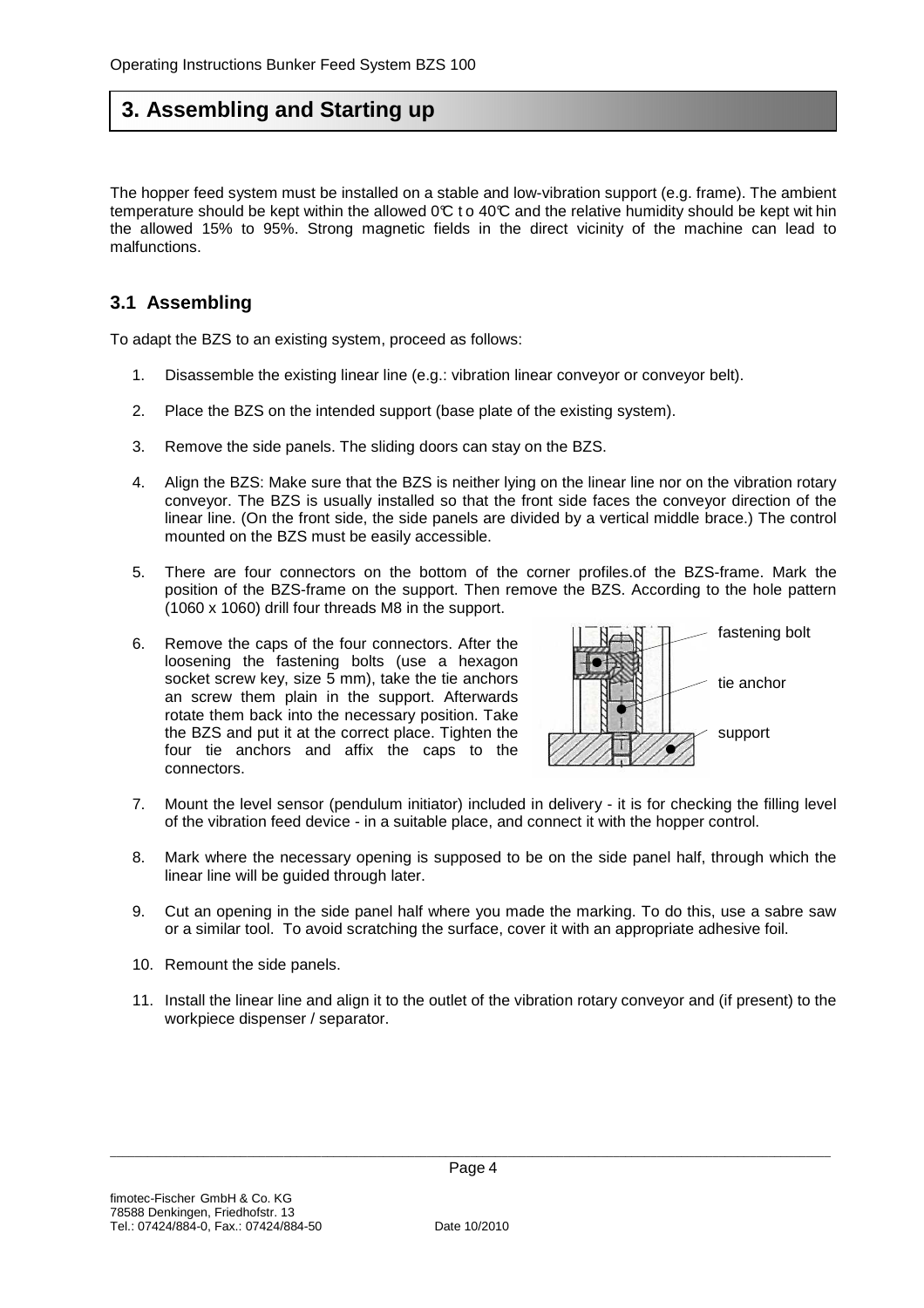# **3. Assembling and Starting up**

#### **3.2 Starting up**

After the hopper feed system has been installed where it is to be operated, it can be connected to the electric power supply. Proceed as follows:

- 1. Compare the connected load data of the BZS with the available power supply.
- 2. Connect the provided power line to the electrical network with the shockproof plug.

Connected load data of the hopper feed system BZS:

| Voltage:             | 230 V |
|----------------------|-------|
| Frequency:           | 50 Hz |
| Current consumption: | 0.3 A |

- 3. The vibration rotary conveyor is connected to the electrical power network with a suitable control unit. When doing this, follow the corresponding user manual!
- 4. Fill the bulk container with the material to be conveyed.
- 5. Switch the BZS control switch to ON and start up the vibration conveyor device.
- 6. At the front of the bulk container there is an ejection opening to the BZS. It is sealed by a PVC flap, which is supported by a shaft. In order to adjust the discharge of the bulk material, mount the shaft at the height which is suitable for the material. To do this, there are boreholes on the bulk container spaced 10 mm apart.

If material falls next to the rotary conveyor or on its spirals, adjust the part deflector mounted on the front of the conveyor belt accordingly.

7. Set the desired amount of bulk material in the vibration feeding device by lifting or lowering the level sensor.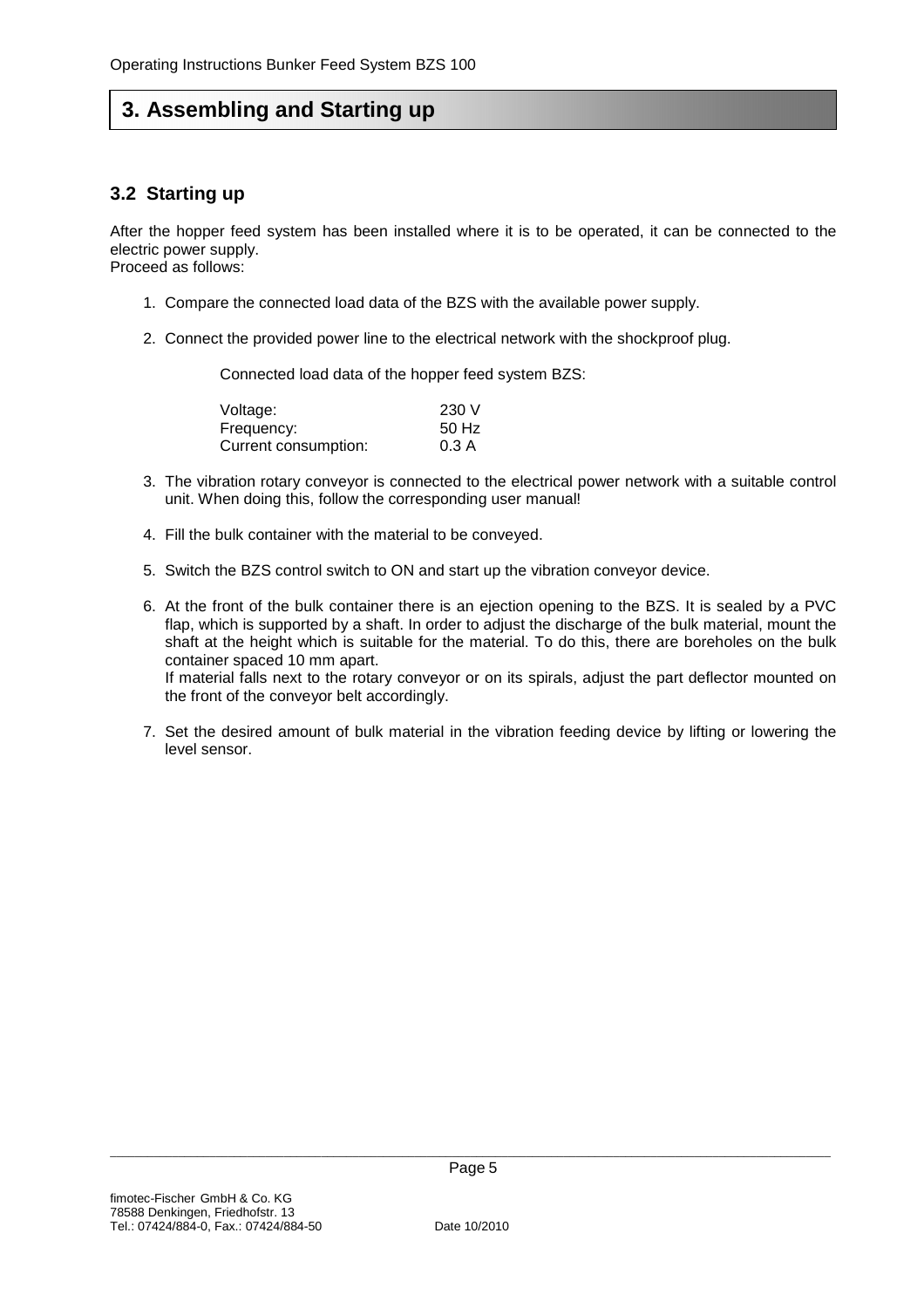# **4. Technical Data Bunker Feed System**

### **4.1 Motor**

| Type                 |              | 8IDGE-25G (M) / 8GBD180BMH (G) |
|----------------------|--------------|--------------------------------|
| Voltage              | ΓV           | 230                            |
| Frequency            | 'Hz)         | 50                             |
| Power                | [W]          | 25                             |
| Speed                | $1/m$ in $1$ | 1300                           |
| System of protection |              | IP 54                          |
| Gear ratio           |              | 180:1                          |

# **4.2 Dimensions, weights**

| Length                                                  | mml          | 1100 |
|---------------------------------------------------------|--------------|------|
| Width                                                   | [mm]         | 1100 |
| Height                                                  | [mm]         | 1026 |
| Net weight approx.                                      | [kg]         | 125  |
| Max. filling weight                                     | [kg]         | 150  |
| Max. filling volume (without additional hopper)         | [Itr.]       | 170  |
| Max. filling volume (with additional hopper ZB 100-100) | $[$ ltr. $]$ | 270  |
| (with additional hopper ZB 100-150)                     |              | 320  |
| (with additional hopper ZB 100-200)                     |              | 370  |
| (with additional hopper ZB 100-250)                     |              | 420  |
| max. diameter of the vibration rotary conveyor          | [mm]         | 1000 |
| (incl. vibrating shell and ordering elements)           |              |      |
| max. height of the vibration rotary conveyor            | [mm]         | 610  |
| (incl. swing bowl and ordering elements)                |              |      |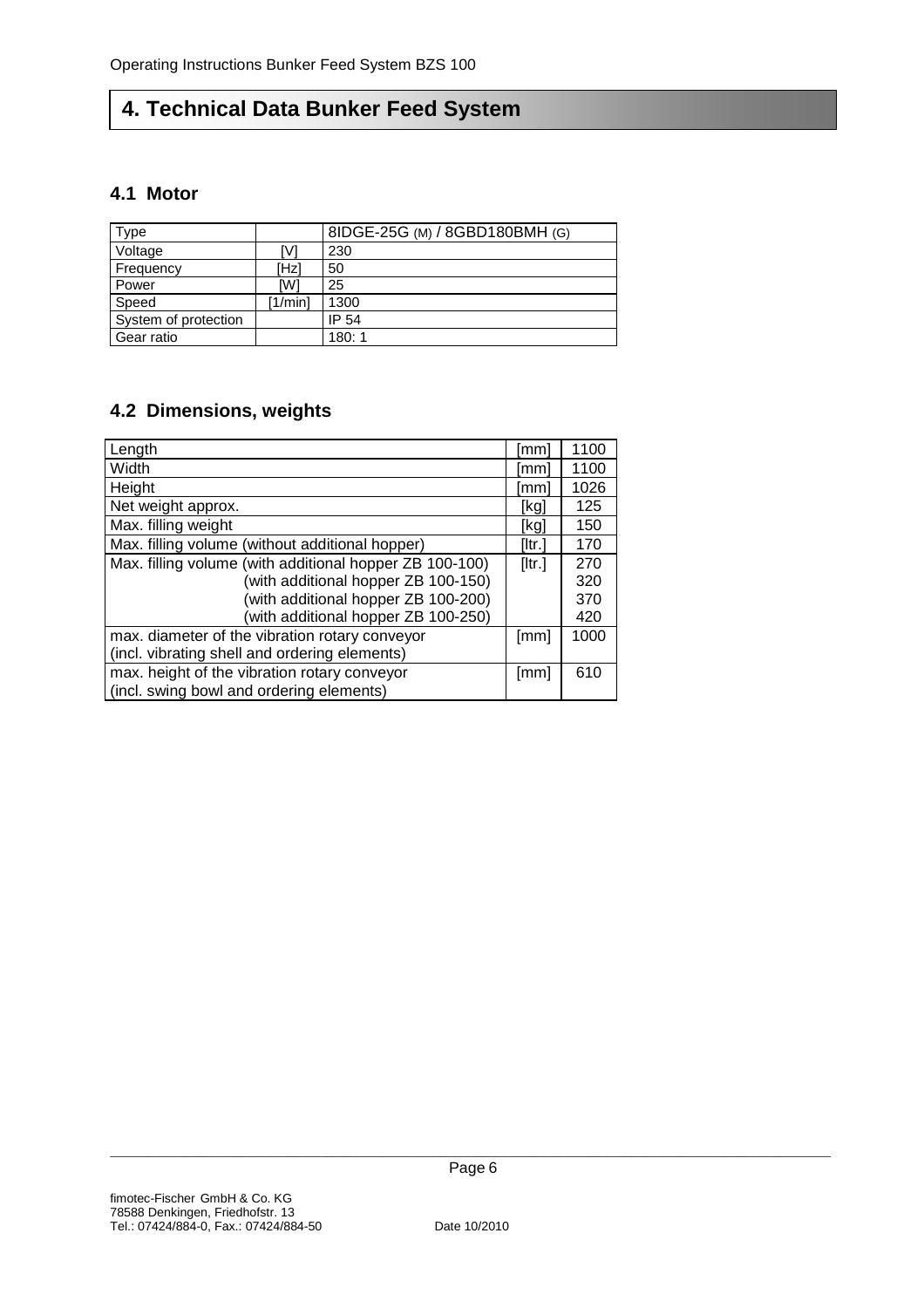# **5. Technical Data Bunker Control**

### **5.1 Power requirement**

| Mains voltage       | V AC<br>230    |
|---------------------|----------------|
| Mains frequency     | 50 Hz          |
| Current consumption | ሰ ዓ ለ<br>u.s A |

#### **5.2 Bunker belt drive**

| Output voltage   | V AC<br>230 |
|------------------|-------------|
| Output frequency | 50 Hz       |
| Output current   | 0.25A       |

### **5.3 Bunker belt input [E] / output [A]**

| Level sensor | [E] | l 24 V DC / 80m A                              |
|--------------|-----|------------------------------------------------|
| <b>Block</b> | ΈI  | Contact floating contact load 24 V DC / 10 mA  |
| Fault        | [A] | I Changer floating contact load 240 V AC / 8 A |

### **5.4 Bunker belt time parameters**

| Turn-on delay error       | error                               | 35 - 180 sec.   |
|---------------------------|-------------------------------------|-----------------|
| Turn-on delay hopper band | $\mathfrak l$ band                  | $0 - 20$ sec.   |
| Hopper band On            | $t_{\text{pulse}}$ (with jumper)    | 1 sec.          |
| Hopper band On            | $t_{\text{pulse}}$ (without jumper) | 2 sec.          |
| Hopper band Off           | <sup>L</sup> Pause                  | $0.5 - 13$ sec. |

### **5.5 Bunker level control input [E]/output [A]**

| Photoelectric<br>barrier | [E] | 24 V DC / 80 mA  |
|--------------------------|-----|------------------|
| Warning light            | [A] | 24 V DC / 200 mA |

#### **5.6 Bunker level control time parameters**

| urn-on<br>delav   | on                          | <u>__</u><br>JGU. |
|-------------------|-----------------------------|-------------------|
| ⊺urn-off<br>delav | $\mathsf{L}_{\mathsf{off}}$ | <u>__</u><br>こ じし |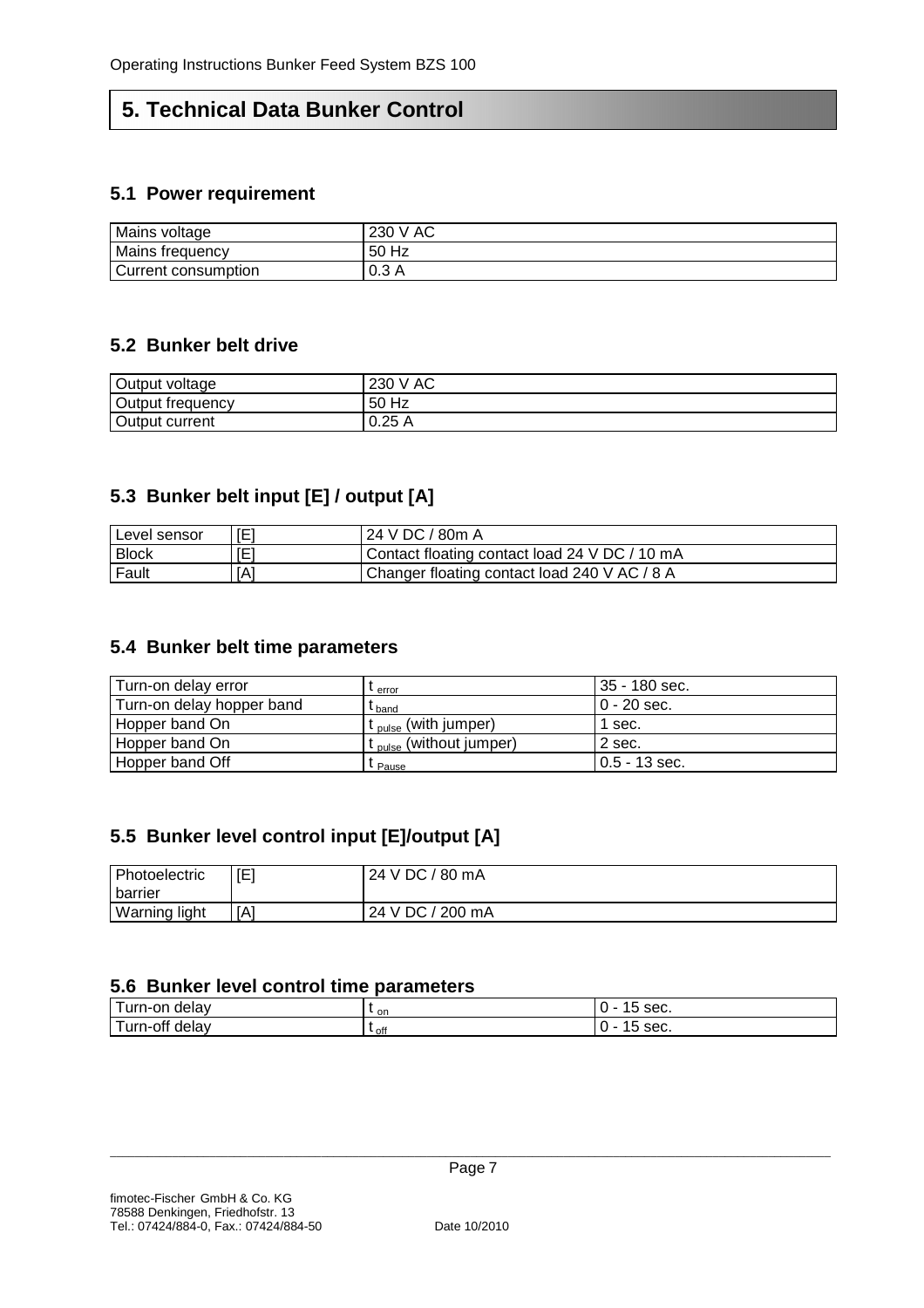# **6. Machine Description**

### **6.1 Construction**

The hopper feed system consists of the following components:

- Housing with noise protection and side sliding doors
- Bulk container
- Conveyor belt
- Part deflector
- Control Type ESB-BB
- (Vibration rotary conveyor)

### **6.2 Side view**



### **6.3 Mode of operation**

A level sensor (for instance a pendulum initiator) installed in the BZS continuously queries the filling level in the vibration rotary conveyor. This sorts the bulk material and feeds it in the right position to a connected conveyor device (e.g. small conveyor belt, linear conveyor). If the level sensor detects a lack of parts, the conveyor belt under the bulk container transports bulk material to the vibration rotary conveyor. Once the desired amount of material, which was set during installation, has been reached and detected, the conveyor belt stops.

If the material supply in the bulk container sinks under a certain level, this is registered by a photoelectric barrier installed in the funnel (Option  $\rightarrow$  see Chapter 12: Accessory - hopper filling level control) and is optically displayed with a signal lamp, or an acoustical signal is given.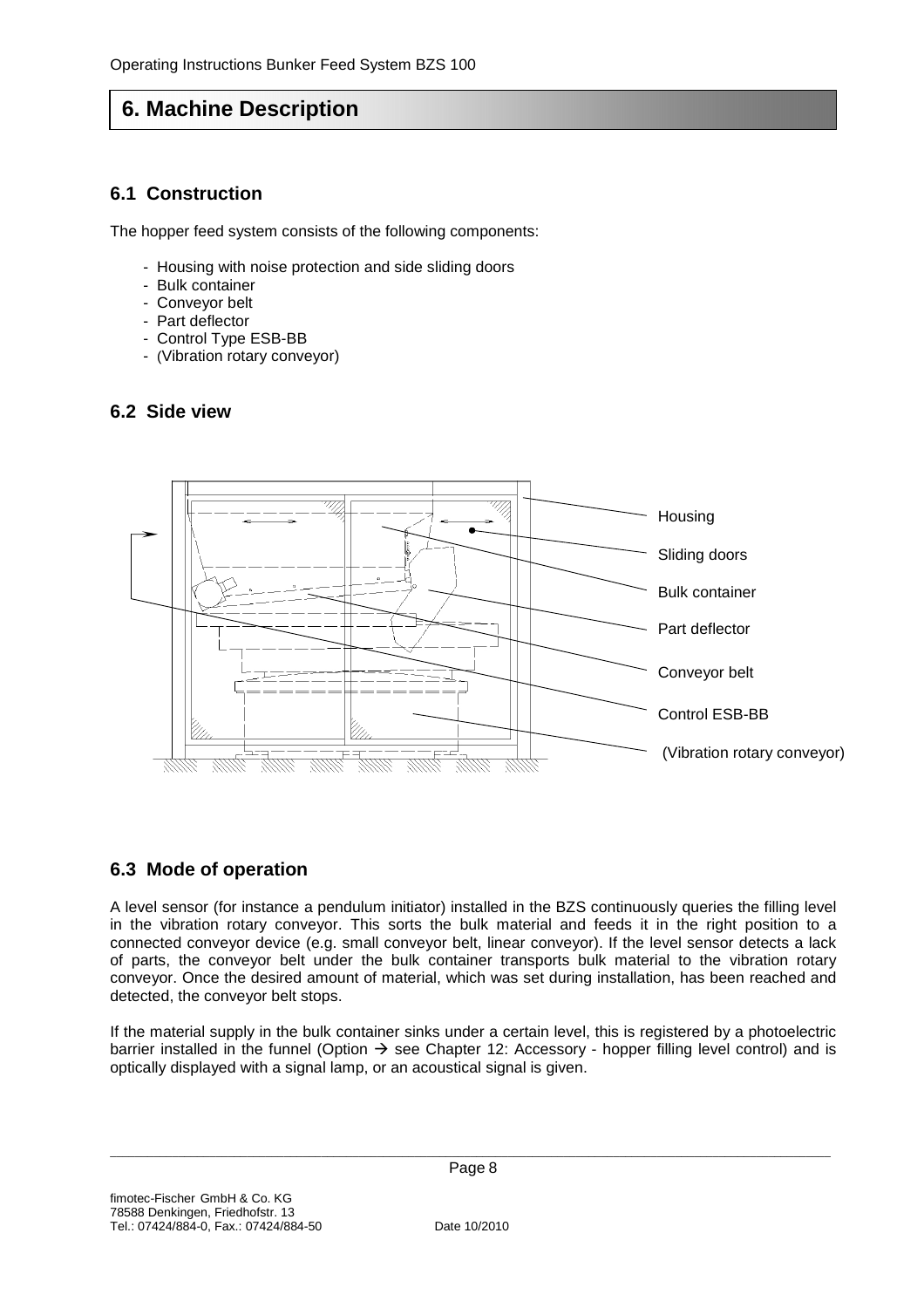#### **7.1 Lay out and function**

The hopper control ESB-BB switches the hopper drive cyclically on and off, depending on the switching state of the level sensor.

The operating elements are located on the front plate:

- Power switch On/Off **[1]**
- Reset button for acknowledging malfunctions **[2]**

The electrical connections are located on the bottom side of the housing:

- Power supply **[3]**
- Motor connection for hopper band **[4]**
- Level sensor **[5]**
- Block **[6]**
- Malfunction **[7]**
- Hopper filling level control Photoelectric barrier transmitter **[8]**
- Hopper filling level control Photoelectric barrier receiver **[9]**
- Hopper filling level control warning lamp **[10]**



The control is divided into two functional groups:

- Control unit for the **hopper band** with the corresponding in- and outputs. The in- and outputs are designed to be pluggable.
- Control unit for the **hopper filling level control** with the corresponding in- and outputs. The in- and outputs are designed to be pluggable.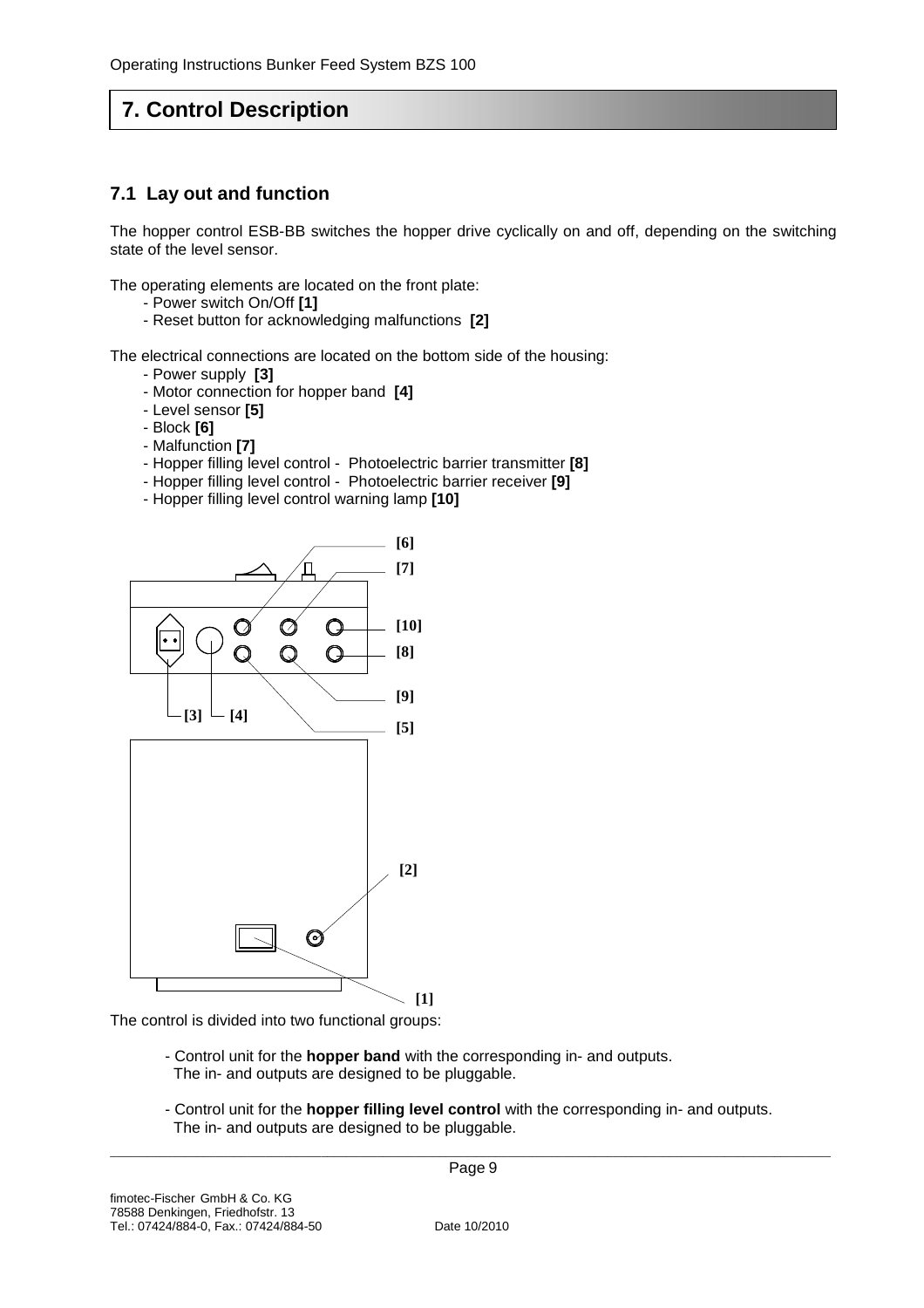### **7.1.1 Lay out and function bunker belt control**

#### General information

To detect the workpiece level, a level sensor is installed near the vibrating shell.

If the sensor reports a lack of workpieces in the vibrating shell, the hopper drive switches on and off cyclically.

The hopper drive is protected with a thermal link **[1]**.

The power supply is equipped with a microfuse **[2]**.

#### Drive

The level sensor reports a lack of workpieces in the vibrating shell of the following sorter.

After the turn-on delay time **tband** has elapsed, the hopper band drive starts up.

The turn-on delay of the hopper band can be set with the potentiometer t<sub>hand</sub> from 0-45 sec.

The turn-on time is approx. 1 sec. **with a jumper**, and approx. 2.5 sec. **without a jumper**. After the turn-on time has elapsed, the pause time starts.

The pause time of the drive can be set with the potentiometer **tpause** between 0.5 and 13 sec.

The filling of the following sorter can be controlled by setting the previously named parameters **tband, Jumper** and **tpause**.

#### Fault

The turn-on delay "Error" is started when the level sensor reports "Lack of workpieces in the vibrating shell". This can be set with the potentiometer **terror** from 35-180 sec.

If the level sensor is not activated by workpieces, the error time elapses. The hopper drive stops. The error signal relay is triggered.

The error is acknowledged by pressing the **Reset** button.



fimotec-Fischer GmbH & Co. KG 78588 Denkingen, Friedhofstr. 13 Tel.: 07424/884-0, Fax.: 07424/884-50 Date 10/2010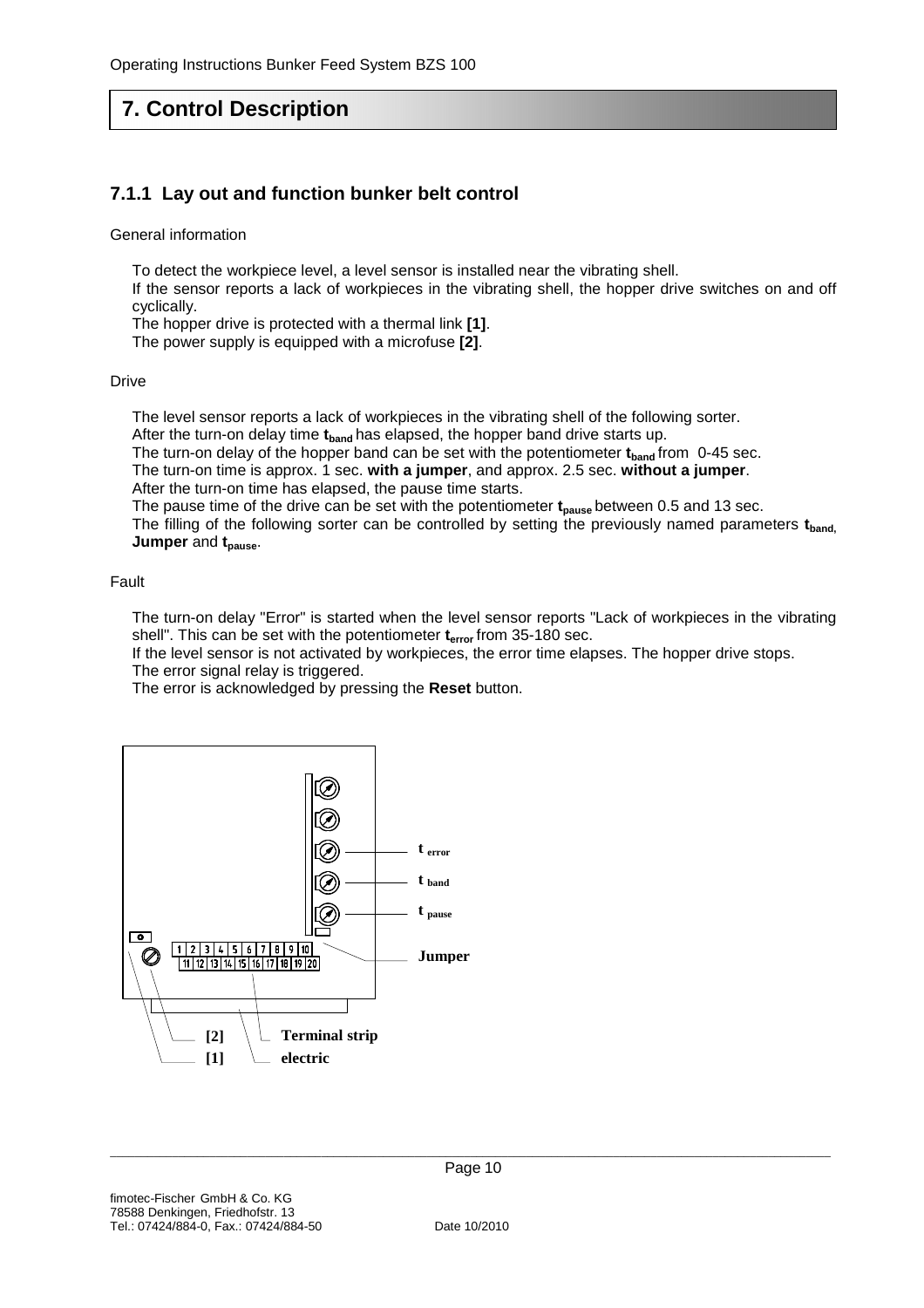### **7.1.2 Lay out and function bunker level control**

#### Turn-on delay

The filling level of the hopper is monitored by a photoelectric barrier. As soon as a lack of workpieces is detected by this sensor, the adjustable turn-on delay **ton** begins**.** Once this time has elapsed, the relay "Error and lack of workpieces" is triggered.

#### Turn-off delay

As soon as there is no longer a lack of workpieces in the hopper, the output of the adjustable turn-off delay **t<sub>off</sub>** is reset. The relay "Error and lack of workpieces" is released.



#### **Terminal assignment**

| Number                  | Text                                              |
|-------------------------|---------------------------------------------------|
|                         | L1 Mains lead                                     |
| $\overline{2}$          | U Output hopper band                              |
| 3                       | Malfunction contact                               |
| $\overline{\mathbf{4}}$ | Malfunction changer                               |
| 5                       | Malfunction opener                                |
| $6\phantom{1}6$         | Not occupied                                      |
| $\overline{7}$          | <b>Block input</b>                                |
| 8                       | Block +24 V                                       |
| 9                       | Hopper filling level control input receiver       |
| 10                      | Level sensor input                                |
| 11                      | N Mains lead                                      |
| 12                      | N Output hopper band                              |
| 13                      | Auxiliary winding / capacitor hopper band         |
| 14                      | Not occupied                                      |
| 15                      | Warning light - lack of workpieces +24 V / 200 mA |
| 16                      | Warning lamp - lack of workpieces 0V              |
| 17                      | Hopper filling level control 0 V                  |
| 18                      | Hopper filling level control +24 V                |
| 19                      | Level sensor +24 V                                |
| 20                      | Level sensor 0 V                                  |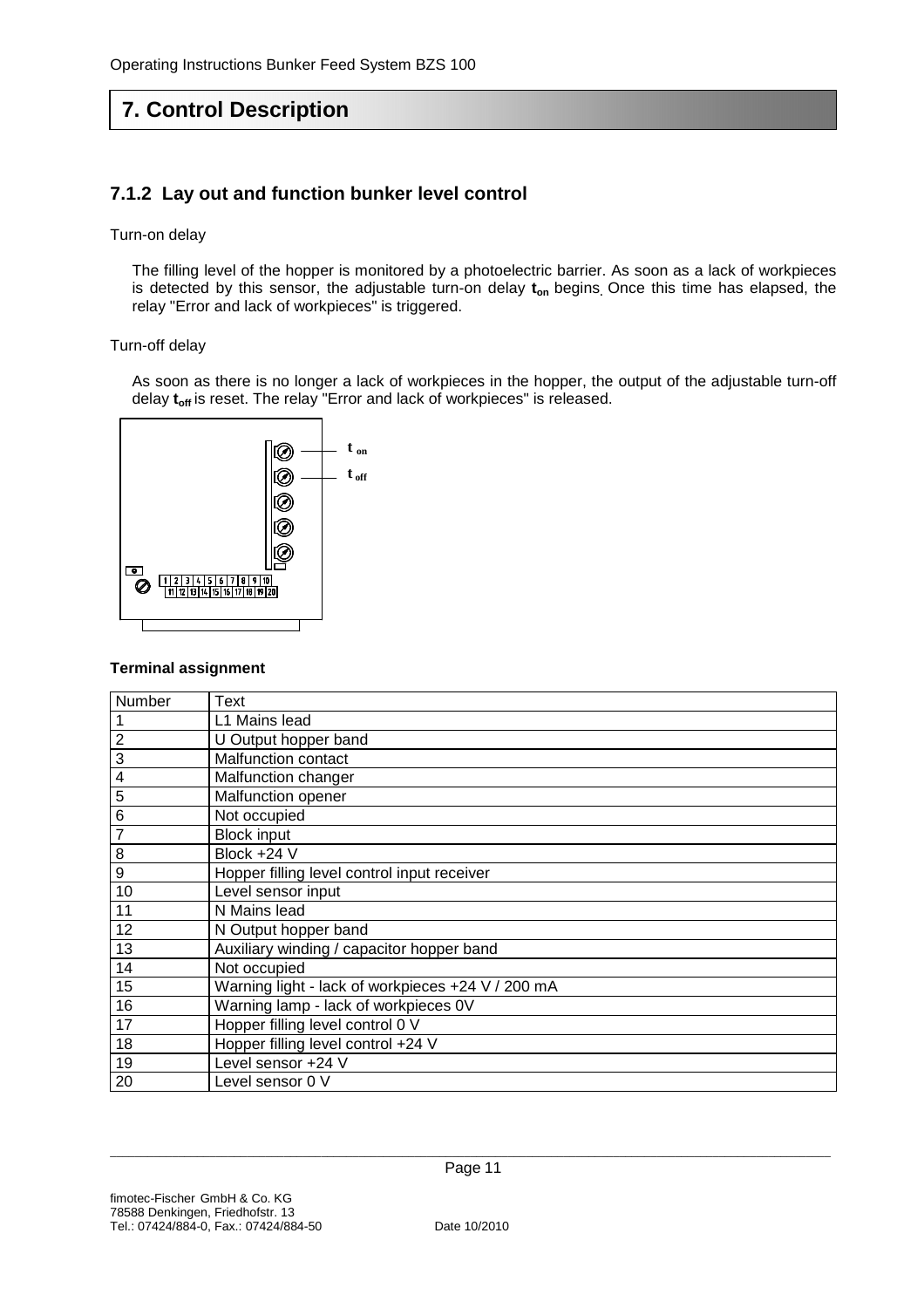# **7.2 Wiring diagram**

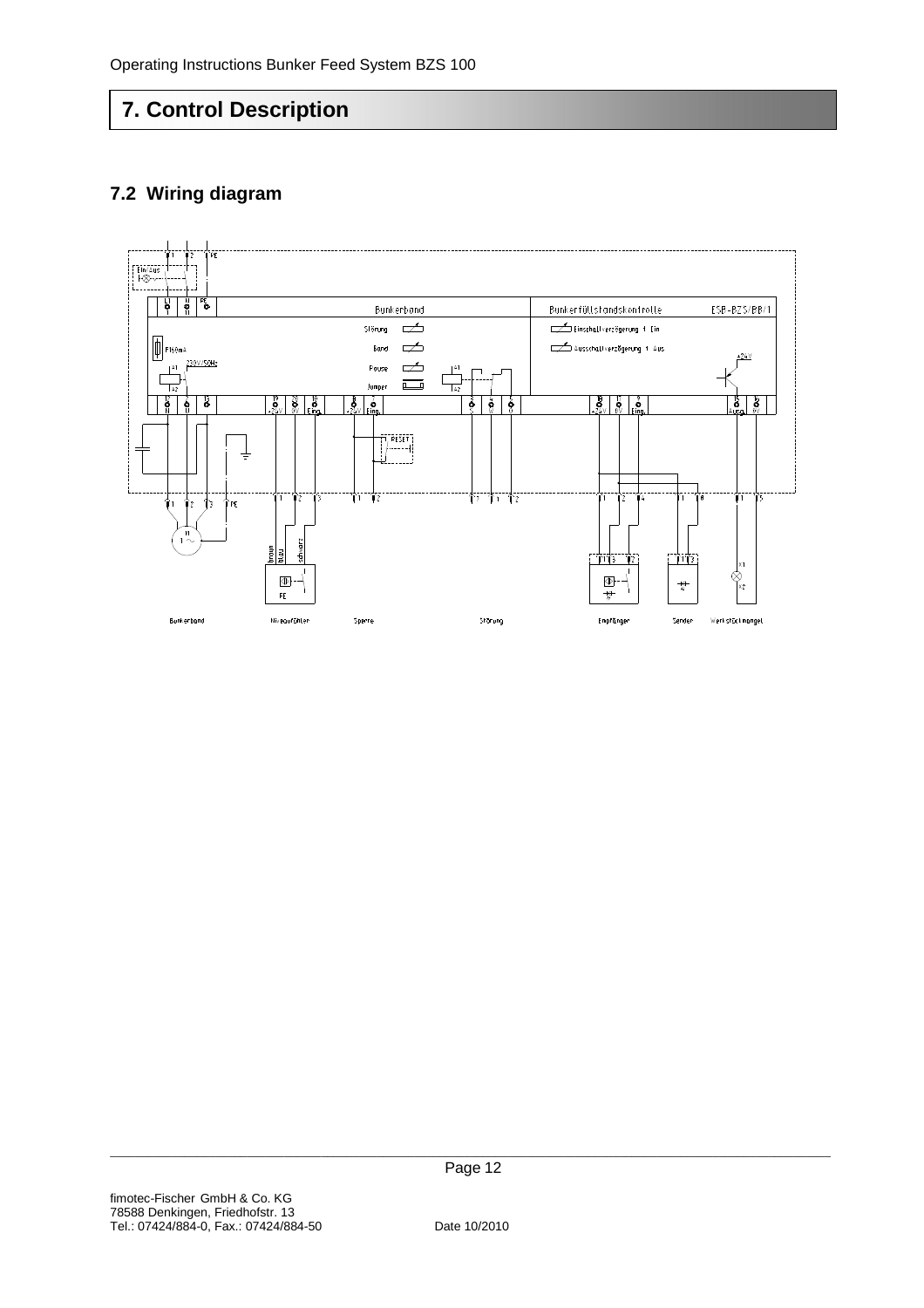### **8. Maintenance**

In order to guarantee the smooth and reliable operation of your hopper feed system BZS, we recommend that you observe and adhere to the specified maintenance information.

#### **CAUTION**

- Before beginning any maintenance work, the BZS must be disconnected from the electrical mains!
- When working with solvent-containing detergents, make sure that there is sufficient ventilation!

#### **8.1 Container**

**!**

Each time before the BZS is filled, both boreholes, which are inside the bulk container on the side at the bottom, are to be checked and cleaned, if necessary (only with the accessory hopper filling level control). Any jammed parts are to be removed.

The container can be cleaned with a conventional glass cleaner and a lint-free cloth.

#### **8.2 Conveyor belt**

The transport belt of the conveyor belt is to be checked for damage and correct tension before the beginning of the shift. How to exchange a damaged transport belt, as well as setting the correct belt tension, is described in Chapter 10.

If the conveyor belt is dirty, wipe it clean with a lint-free cloth.

#### **8.3 Conveyor belt motor**

The motor and gears are maintenance-free. The motor housing and gearbox should be cleaned as needed, in order to prevent overheating.

#### **8.4 Housing, side planking**

The surfaces of the aluminium profile housing and the PVC side plankings can be cleaned with a conventional glass cleaner and a soft, lint-free cloth, when necessary.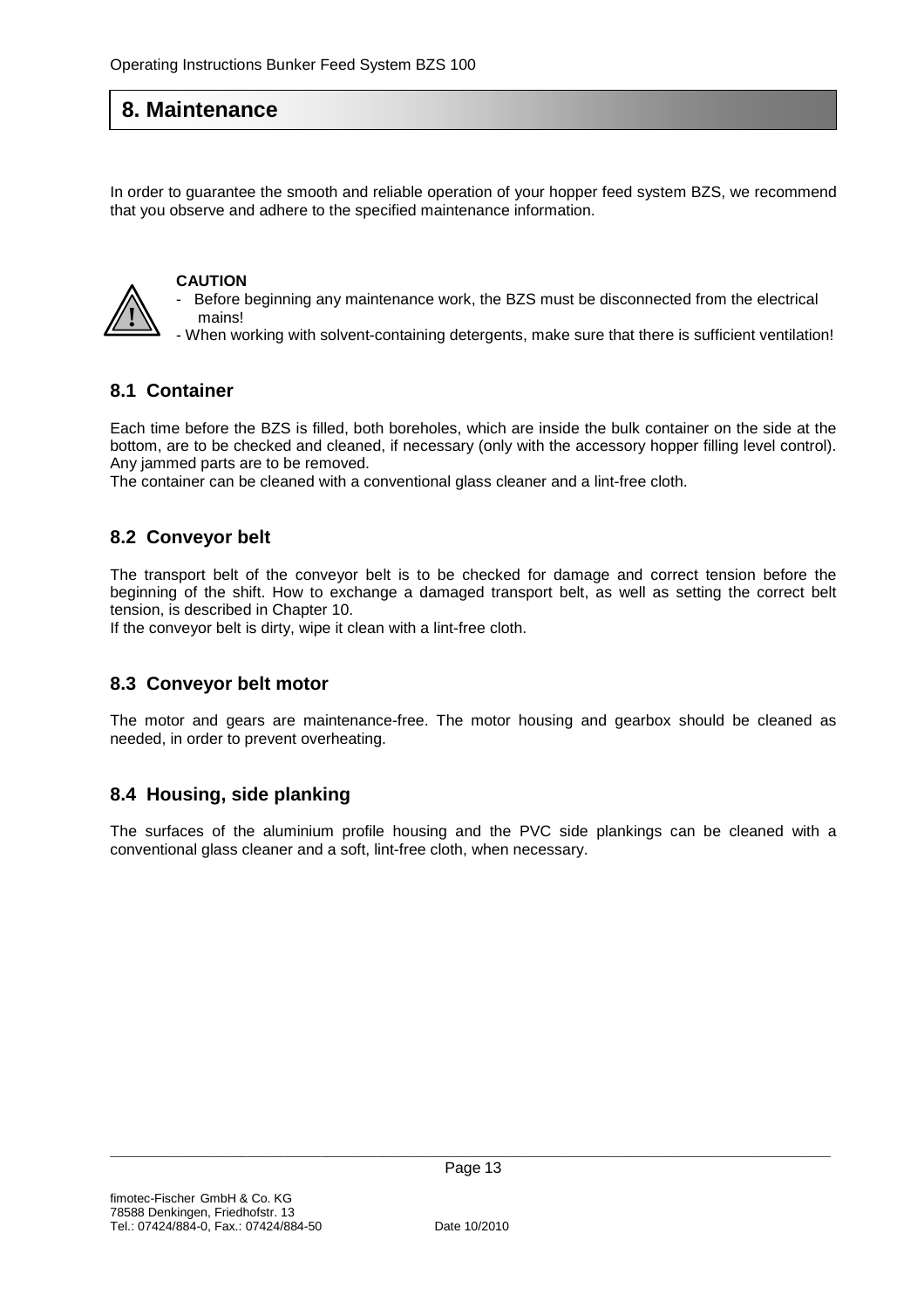# **9. Accessibility to the Vibration Rotary Conveyor**

Access to the vibration rotary conveyor is guaranteed through the sliding doors, located on the side of the BZS. These standard sliding doors (mounted on two sides) make it possible to fix malfunctions in the vibrating shell, for example.

In order to completely expose the vibration rotary conveyor, e.g. for maintenance work, proceed as follows:

- 1. Switch the BZS control to OFF, and pull out the plug to the mains.
- 2. Switch the control of the vibration rotary conveyor to OFF, and disconnect it from the electrical power supply.
- 3. Remove the sliding doors:
	- Lift the door until its lower edge is no longer in the bottom sliding track.
	- Pull the bottom edge of the door away from the BZS and then pull the door down.
	- Put down the door carefully (Caution: the surface of the door is scratch-sensitive).
- 4. If necessary, remove the remaining fixed side planking.
- 5. Carry out the maintenance or repair work on the vibration rotary conveyor. When doing so, follow the user manual for the vibration rotary conveyor.
- 6. Afterwards, remount the side planking.
- 7. Replace the sliding doors.
- 8. Reconnect the controls with the electrical mains.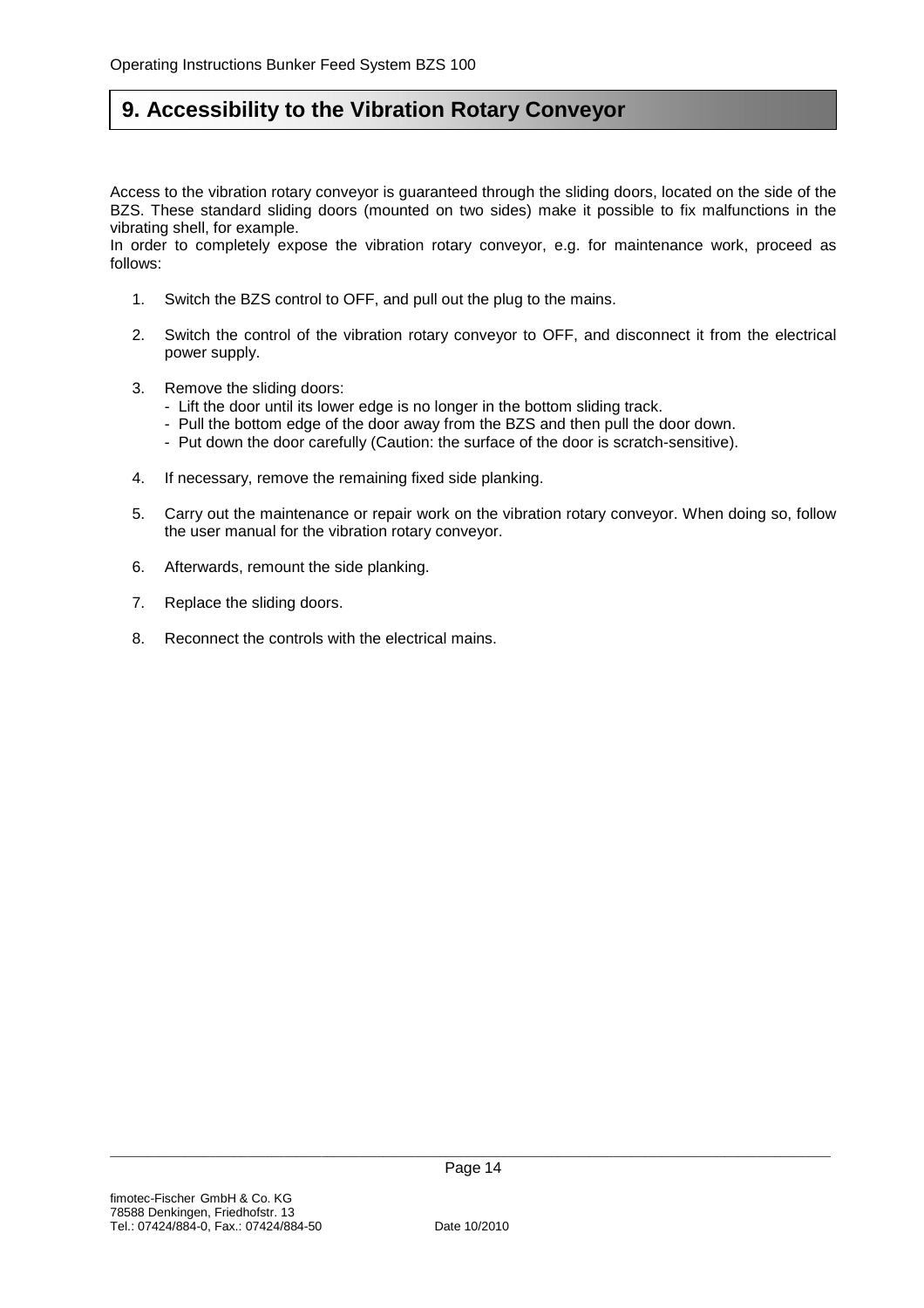### **10. Replacing a band**

In order to change the conveyor belt, it is necessary to clear free the conveyor belt. Proceed as follows:

- 1. Switch the BZS control to OFF and unplug the mains plug.
- 2. Remove all material from the bulk container.
- 3. Remove the sliding doors / side planking of the BZS, which are to the side of the hopper conveyor belt (see Chapter 9).
- 4. Pull out the mains plug [1] of the conveyor belt motor [2].
- 5. Demount the part deflector [3].
- 6. Support the conveyor belt from the bottom and remove the six cylinder screws [4] on the bottom side of the bulk container.
- 8. Remove the conveyor belt.

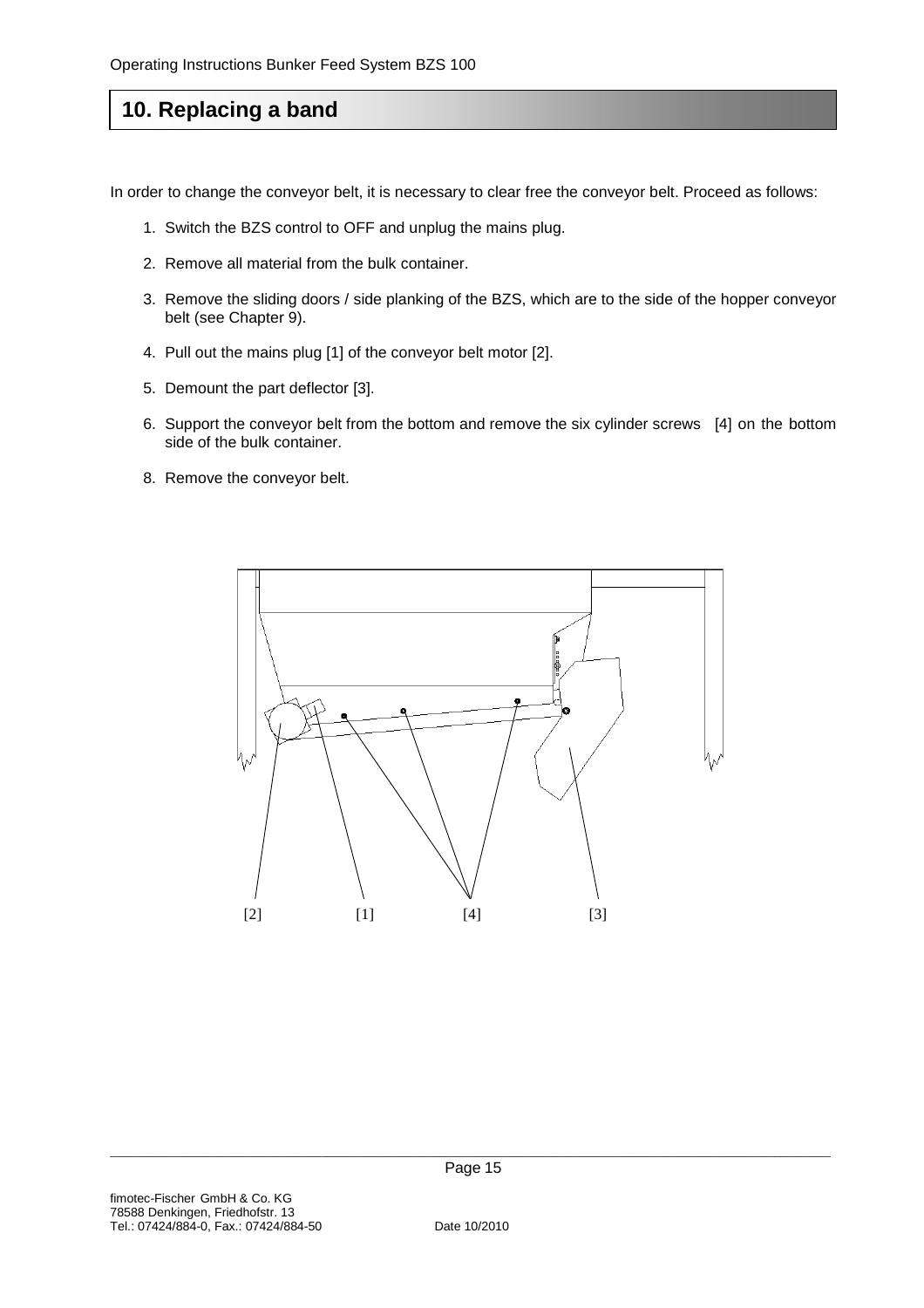### **10. Replacing a band**

After freeing the conveyor belt, take the following steps:

- 1. Loosen the conveyor belt by loosening the two set screws at the front of the conveyor belt.
- 2. Remove the set screw [1] on the bracket side (across from the motor side).
- 3. Remove the three cylinder screws [2] in the bracket [3] and pull the bracket off carefully.
- 4. Now change the belt [4].
- 5. Make sure that after changing the belt, the locating discs are in the right position (between the bearing and the gear shaft on the drive axis, between the bearing and the bracket on the deflector axis).
- 6. Put the bracket back on and use the two grooved pins [5] to place it in its correct position.
- 7. Screw the three cylinder screws into the bracket.
- 8. Screw the set screw of the bracket side back in.
- 9. Tighten the belt by pulling the deflector axis forward by screwing in the two set screws in the conveyor direction.
- 10. The belt has the right tension when the deflector axle is nearly in the centre of the carrier or drive carrier elongated hole and doesn´t slide.
- 11. Make sure that both sides of the belt have the same tension and correct, if necessary.



#### **NOTE:**

Before re-starting the hopper feed system, check how the belt runs. If the belt runs away from the centre, screw in the set screw, against which the belt runs, until the belt runs uniformly. When doing so, make sure that the belt isn't made too tight. If this should be the case, correct the belt by screwing out the opposite set screw.

fimotec-Fischer GmbH & Co. KG 78588 Denkingen, Friedhofstr. 13 Tel.: 07424/884-0, Fax.: 07424/884-50 Date 10/2010

\_\_\_\_\_\_\_\_\_\_\_\_\_\_\_\_\_\_\_\_\_\_\_\_\_\_\_\_\_\_\_\_\_\_\_\_\_\_\_\_\_\_\_\_\_\_\_\_\_\_\_\_\_\_\_\_\_\_\_\_\_\_\_\_\_\_\_\_\_\_\_\_\_\_\_\_\_\_\_\_\_\_\_\_\_\_\_\_\_\_\_\_\_\_\_\_\_\_\_\_\_\_\_\_\_\_\_\_\_\_\_\_\_\_\_\_ Page 16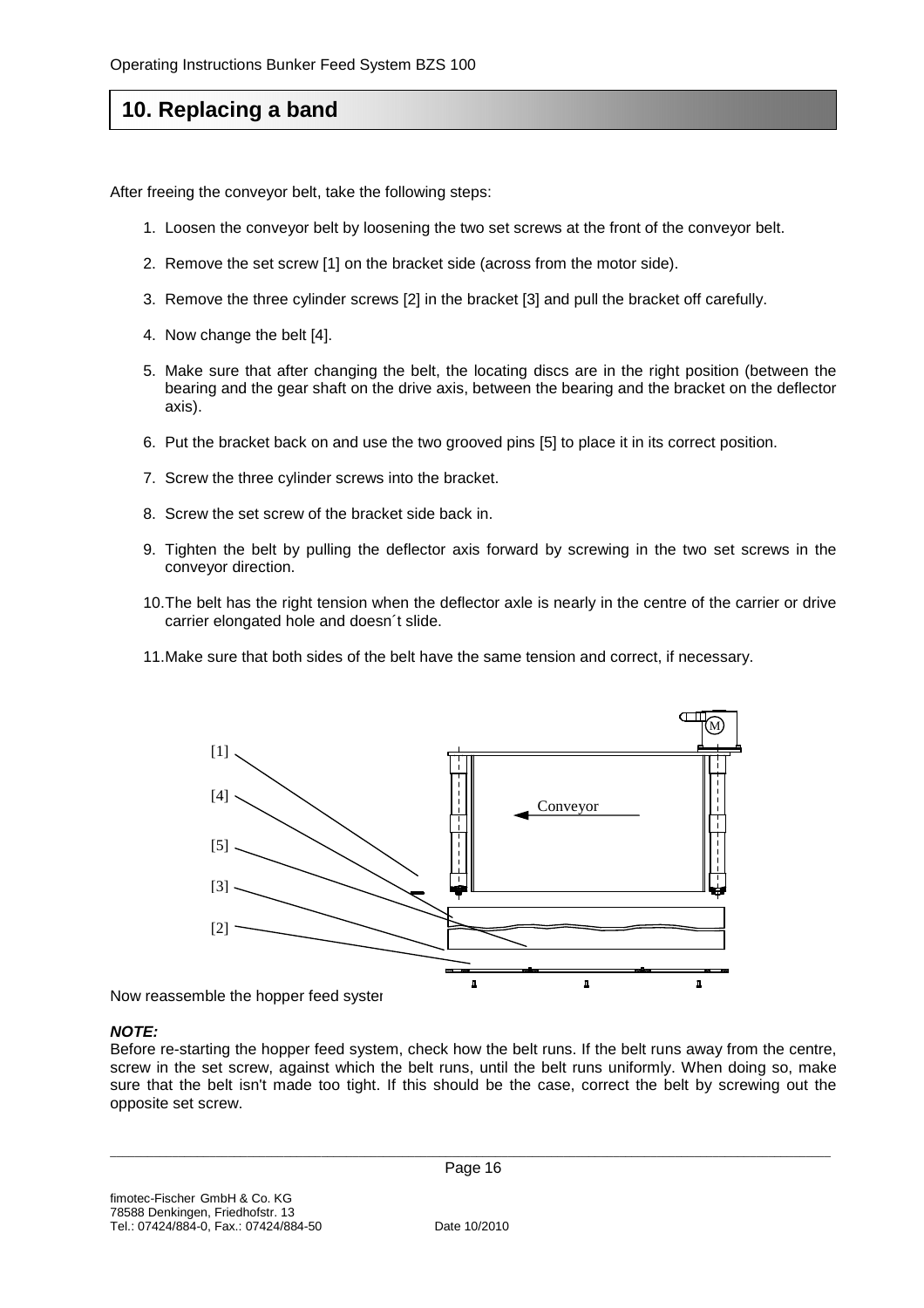# **11. Malfunctions**



#### **Warning**!

The hopper control may only be opened by an electrician. Before opening, the system must be disconnected from the electric mains!

| Fault                                                                           | Possible causes of malfunction                                                                  | Trouble-shooting                                                                             |
|---------------------------------------------------------------------------------|-------------------------------------------------------------------------------------------------|----------------------------------------------------------------------------------------------|
| Conveyor belt of the BZS<br>doesn't start even though                           | Power supply to the BZS is disconnected.                                                        | Plug in the mains plug.                                                                      |
| there is a lack of parts in<br>the vibration rotary                             | BZS control is turned OFF.                                                                      | Put the switch to the "ON" position.                                                         |
| conveyor.                                                                       | The connection line is damaged.                                                                 | Replace the connection line.                                                                 |
|                                                                                 | Power supply to the conveyor belt motor is<br>disconnected.                                     | Check the motor plug to make sure<br>it is plugged in tightly.                               |
|                                                                                 | Overcurrent circuit breaker of the<br>conveyor belt drive is triggered<br>(thermoswitch 200 mA) | Open the hopper control and<br>manually trigger the circuit breaker.                         |
|                                                                                 | The conveyor belt motor is defective.                                                           | Replace the motor.                                                                           |
|                                                                                 | The level sensor is not connected.                                                              | Connect the level sensor.                                                                    |
|                                                                                 | The level sensor is not set correctly.                                                          | Adjust the level sensor                                                                      |
|                                                                                 | The level sensor is defective.                                                                  | Replace the level sensor                                                                     |
|                                                                                 | The bulk container is empty, block<br>activated.                                                | Fill the container, and press the<br>reset button on the control.                            |
| The material in the bulk<br>container is not transported.                       | The conveyor belt tension is not sufficient.                                                    | Adjust the belt tension correctly.                                                           |
|                                                                                 | The drive pin is defective.                                                                     | Replace the drive pin.                                                                       |
| Lack of parts in the bulk<br>container is not indicated<br>(only with accessory | The boreholes for the photoelectric barrier<br>in the bulk container are dirty.                 | Carefully clean the boreholes.                                                               |
| "hopper filling level<br>control").                                             | The optical part of the photoelectric barrier<br>is dirty.                                      | Clean the photoelectric barrier.                                                             |
|                                                                                 | The power supply (24 V) is cut off.                                                             | Make sure the photoelectric barrier<br>plug and warning lamp plug are<br>plugged in tightly. |
|                                                                                 | The photoelectric barrier is defective.                                                         | Check the transmitter and receiver,<br>and replace, if necessary.                            |
|                                                                                 | The warning lamp is defective.                                                                  | Check whether the bulb in the<br>warning lamp is OK, and replace, if<br>necessary.           |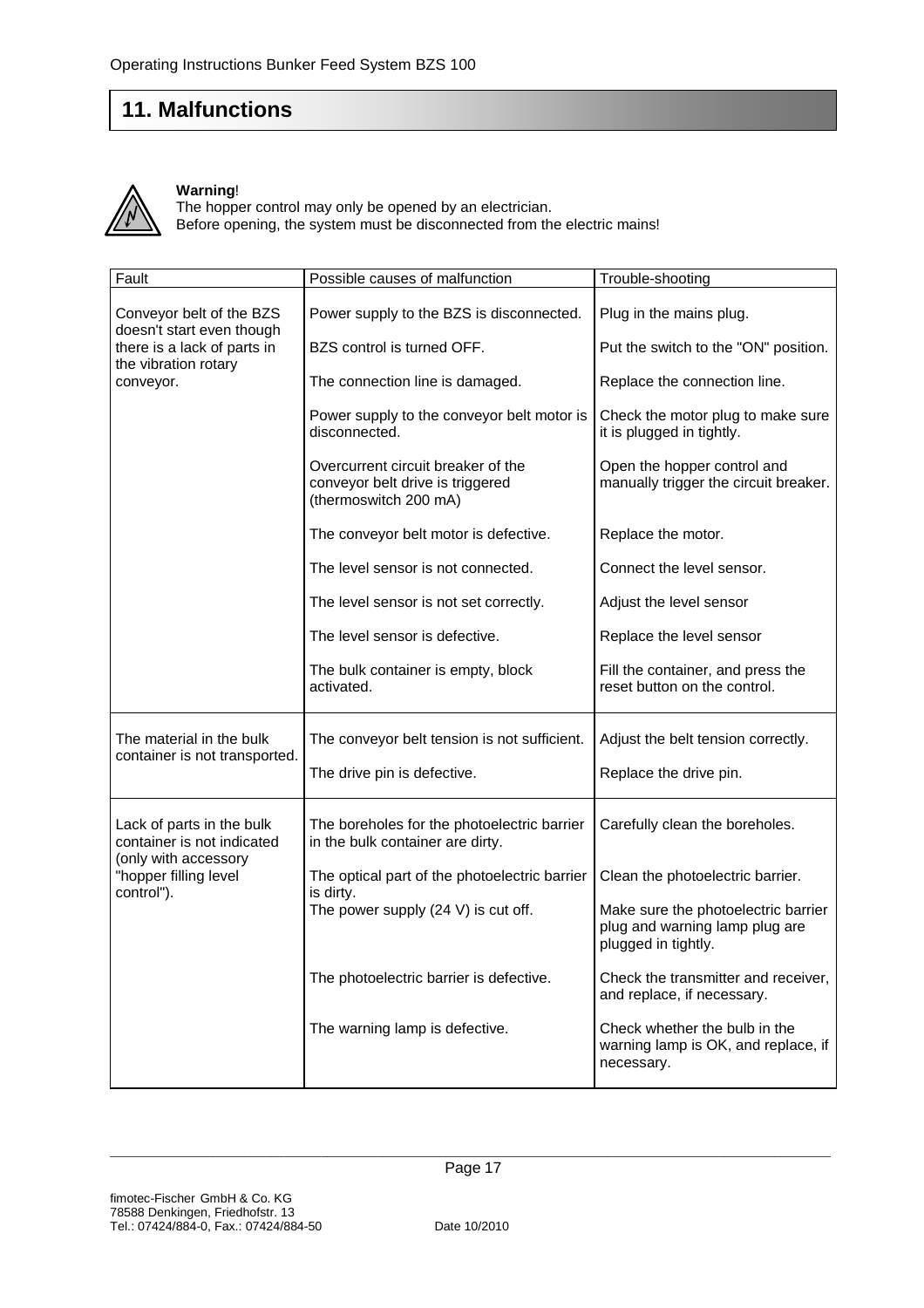# **11. Malfunctions**

| Fault                                                                          | Possible causes of malfunction                                                                                                                        | Trouble-shooting                                                                                             |
|--------------------------------------------------------------------------------|-------------------------------------------------------------------------------------------------------------------------------------------------------|--------------------------------------------------------------------------------------------------------------|
| Too many workpieces are<br>transported in the vibration<br>rotary conveyor.    | Support shaft is set too high.                                                                                                                        | Set the shaft lower.                                                                                         |
| Too few workpieces are<br>transported in the vibration<br>rotary conveyor.     | The workpieces get jammed in the bulk<br>container.<br>The cleats of the conveyor belt are defective<br>or torn off.<br>Support shaft is set too low. | Put in a conveyor belt with<br>cleats.<br>Replace the conveyor belt.<br>Set the shaft higher.                |
| Workpieces are kept in the<br>wrong place in the<br>vibration rotary conveyor. | The vibration rotary conveyor is in an<br>unfavourable position.                                                                                      | Realign the vibration rotary<br>conveyor.<br>Adjust the part deflector.                                      |
| Highly increased noise                                                         | Sliding doors are not closed.<br>The opening near the vibrating shell<br>outlet is too large.                                                         | Close the doors.<br>Reduce the size of the<br>opening (e.g. by mounting<br>a specially made metal<br>sheet). |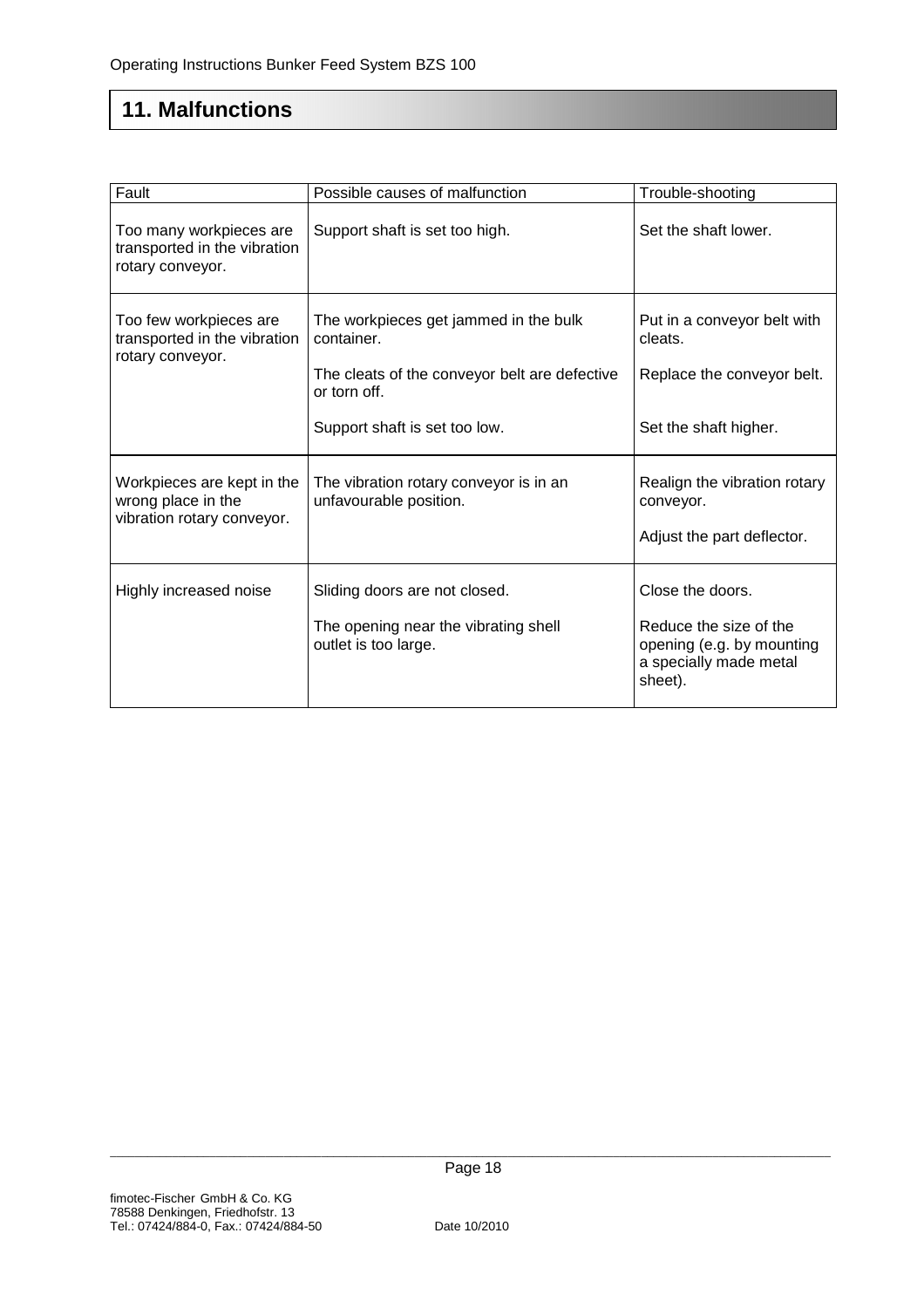### **12. Accessories**

#### **12.1 Mechanical accessories**

As an alternative to the standard conveyor belt, there is also a **cleated conveyor belt** available for the BZS. The back wall of the bulk container must have an opening in this case.

The standard BZS 100 comes equipped with sliding doors on two sides. If needed, the BZS can be equipped with **additional sliding doors**.

The filling volume of the BZS can be enlarged by using our **additional hoppers ZB 100-…** .

For the installation of the filling level sensor of the vibration rotary conveyor, there are special **holders** available for the **level sensor**.

#### **12.2 Electronic accessories**

In order to prevent the hopper feed system from running empty, your BZS can be equipped with a **hopper filling level control**. This consists of a photoelectric barrier, which is mounted on the side of the bulk container near the bottom, and a signal lamp, which informs the operating personnel when there is a lack of parts in the bulk container, optically and/or acoustically.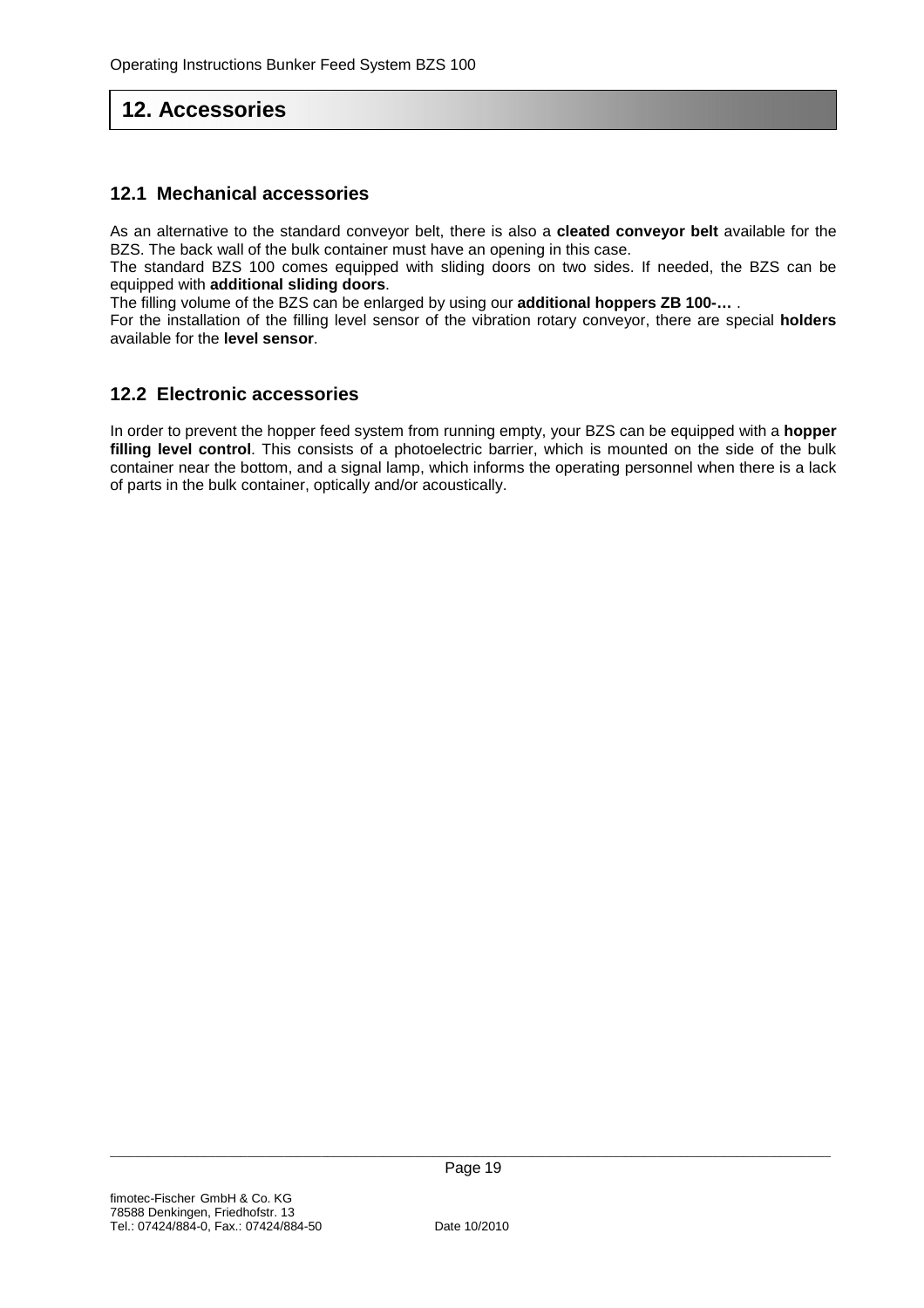# **13. Spare Parts**

The following parts are available for the types of devices described in this user manual, if needed:

\* PVC flap

| $\ast$                                                                                  | light barrier type LS-05                                                       | transmitter:<br>receiver: | FFM 90.1125.25<br>FFM 90.1125.26 |  |  |
|-----------------------------------------------------------------------------------------|--------------------------------------------------------------------------------|---------------------------|----------------------------------|--|--|
| $\ast$                                                                                  | level detector NF-02                                                           |                           |                                  |  |  |
| *                                                                                       | drive pin                                                                      |                           |                                  |  |  |
| $\ast$                                                                                  | deep groove ball bearing 6001.2 RSR ( $\emptyset$ 12 x $\emptyset$ 28 x 8)     |                           |                                  |  |  |
| $\star$<br>deep groove ball bearing 61805-2 RS 1 ( $\emptyset$ 25 x $\emptyset$ 37 x 7) |                                                                                |                           | conveyor belt                    |  |  |
| $\ast$                                                                                  | conveyor band (flat or fluted)                                                 |                           |                                  |  |  |
| *                                                                                       | spur wheel back-geared motor FFM 90.1000.06 (230 V) / FFM 90.1000.07 (115 V) J |                           |                                  |  |  |
|                                                                                         |                                                                                |                           |                                  |  |  |

In order to guarantee the quick and error-free processing of your order, please always include the type of device (see the type plate) and the year your hopper feed system was built (model), the necessary number of parts and the exact name of the replacement part.